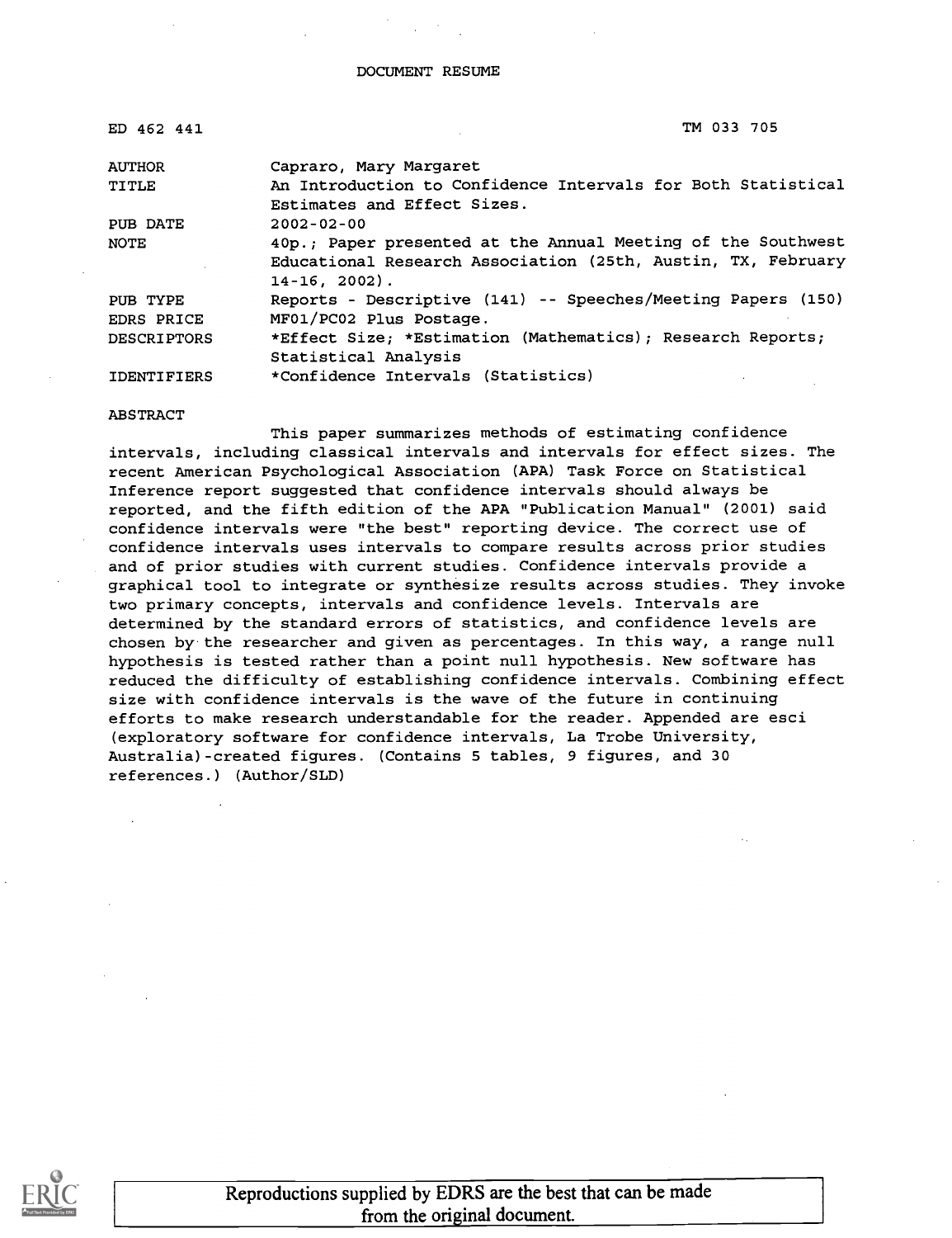## Running head: CONFIDENCE INTERVALS

## An Introduction to Confidence Intervals

For Both Statistical Estimates and Effect Sizes

PERMISSION TO REPRODUCE AND DISSEMINATE THIS MATERIAL HAS BEEN GRANTED BY pra.co

TO THE EDUCATIONAL RESOURCES INFORMATION CENTER (ERIC)

1

U.S. DEPARTMENT OF EDUCATION<br>Office of Educational Research and Improvement<br>EDUCATIONAL RESOURCES INFORMATION CENTER (ERIC) This document has been reproduced as received from the person or organization

originating it. 0 Minor changes have been made to improve reproduction quality.

Points of view or opinions stated in this document do not necessarily represent official OERI position or policy.

Mary Margaret Capraro

Texas A&M University

Mary Margaret Capraro, mmcapraro@coe.tamu.edu, is an Assistant Clinical Professor at Texas A&M University. Her research interests include teacher beliefs about mathematics, cultural influences on mathematics achievement, and reliability generalization meta-analytic studies. Correspondence can be sent to 4232 TAMU Department of Teaching, Learning, and Culture, College Station, TX 77843-4232

Paper presented at the 2002 Annual Meeting of the Southwest Educational Research Association, Austin, TX, February 14- 16, 2002.

 $\overline{2}$ 

BESTCOPYAVAILABLE

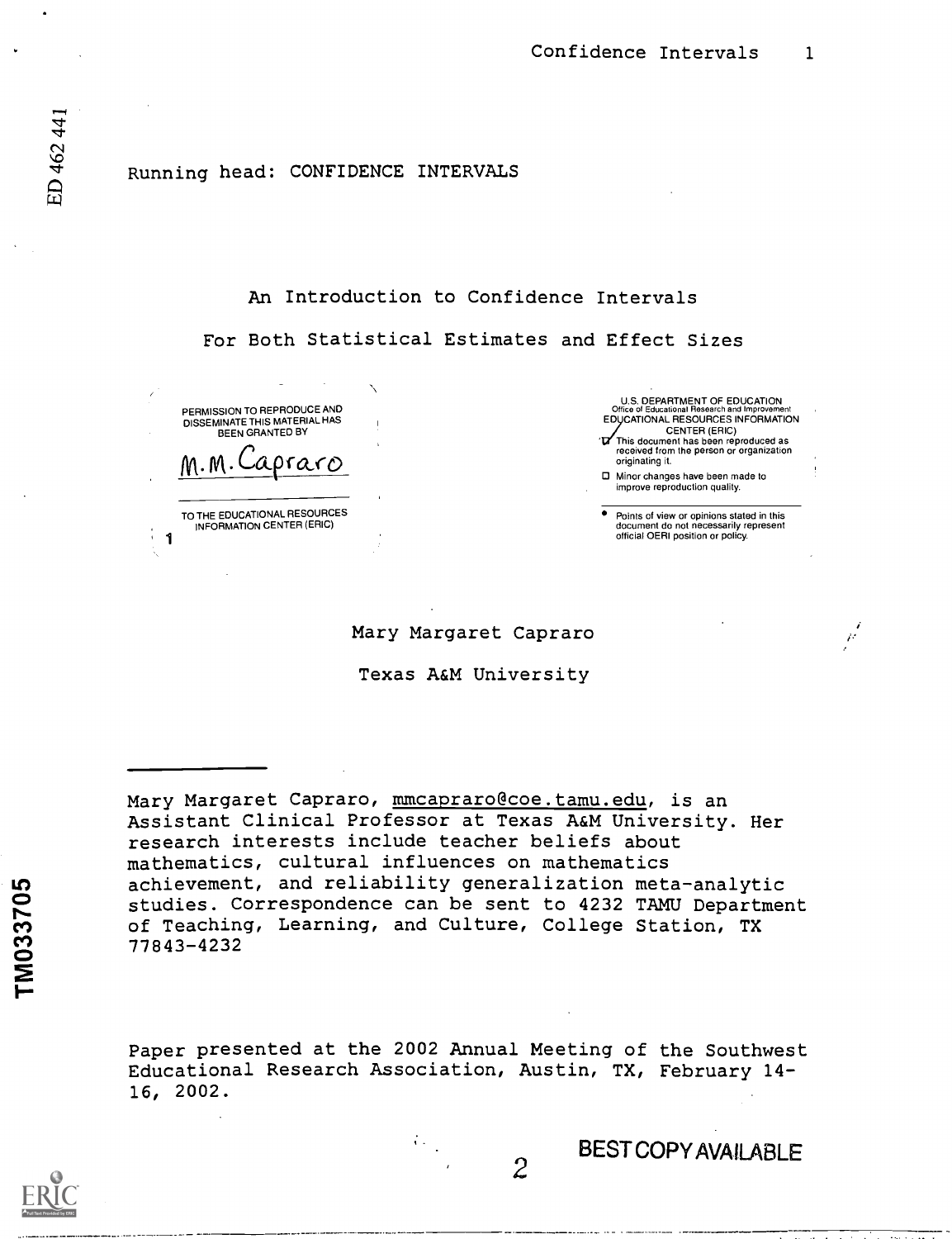$\mathcal{J}'$ 

## Abstract

The paper summarizes methods of estimating confidence intervals, including classical intervals and intervals for effect sizes. The recent APA Task Force on Statistical Inference report suggested that confidence intervals should always be reported, and the 5<sup>th</sup> edition of the APA Publication Manual (2001) said confidence intervals were "the best" reporting device.

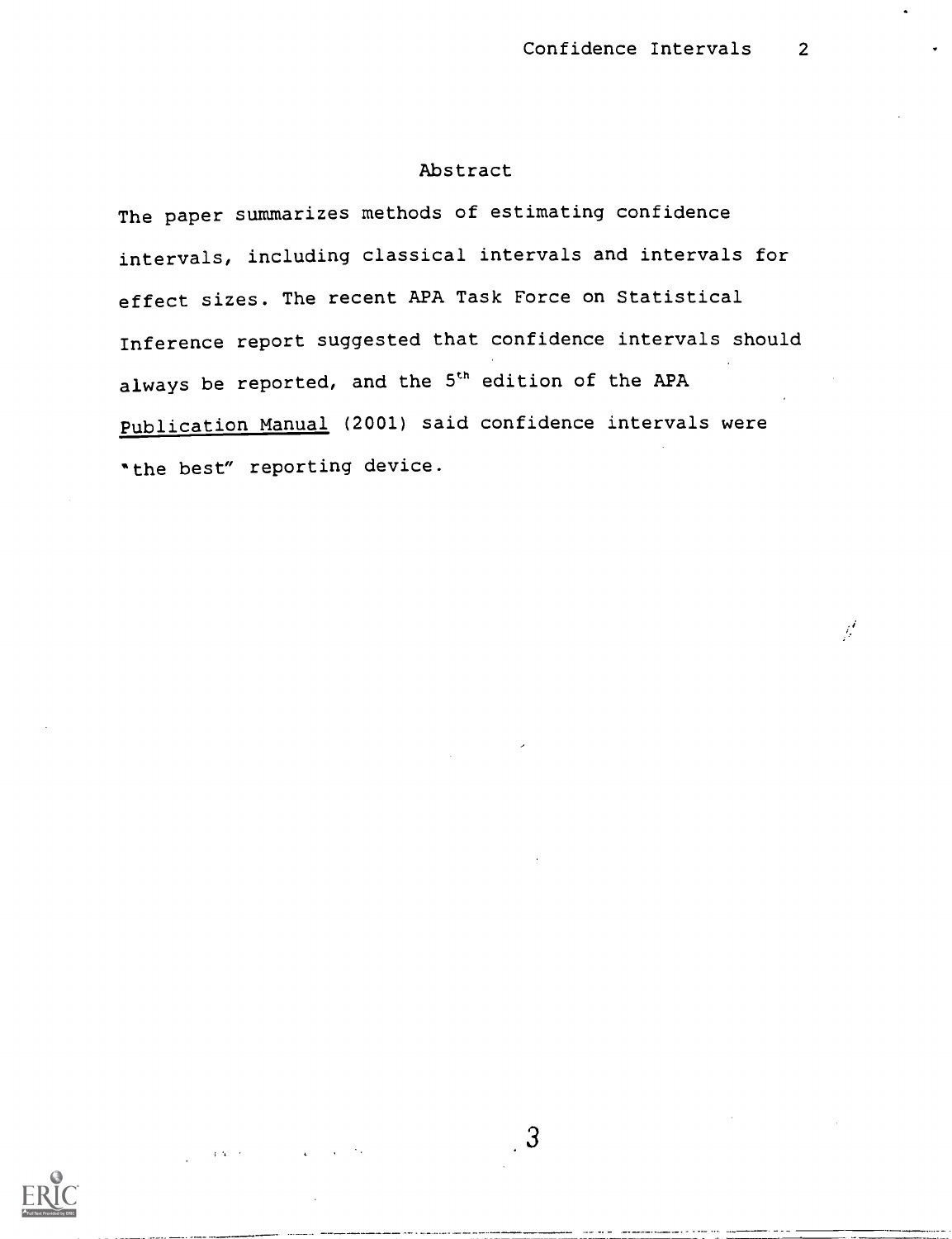An Introduction to Confidence Intervals For Both Statistical Estimates and Effect Sizes

The APA Task Force on Statistical Inference recently published its recommendations (Wilkinson & APA Task Force on Statistical Inference, 1999) . Among other recommendations, the Task Force suggested that:

[Confidence] [i] nterval estimates should be given for any effect sizes involving principal outcomes. . . . Comparing confidence intervals from a current study to intervals from previous, related studies helps focus attention on stability across studies. . . . Collecting intervals across studies also helps in constructing plausible regions for population parameters. (p. 599, emphasis added)

The Task Force further stated that "It is hard to imagine a situation in which a dichotomous accept/reject decision is better than reporting an actual p value or, better still, a confidence interval" (Wilkinson & APA Task Force on Statistical Inference, 1999, p. 599).

And the fifth edition of the APA (2001) Publication Manual emphasized

The reporting of confidence intervals.., can be an extremely effective way of reporting results. Because confidence intervals combine information on location

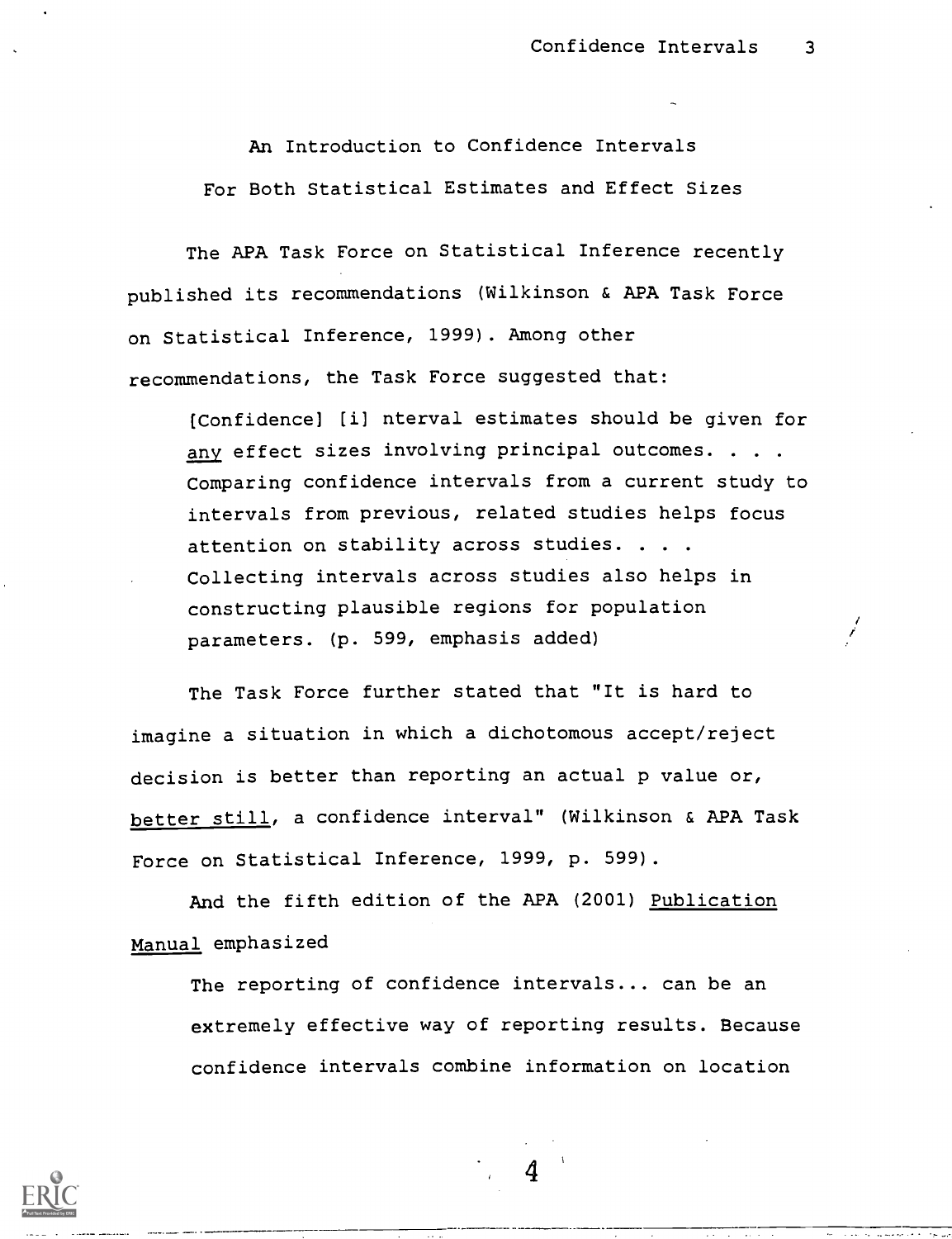and precision and can often be directly used to infer significance levels, they are, in general, the best reporting strategy. The use of confidence intervals is therefore strongly recommended. (p. 22, emphasis added)

But confidence intervals (CIs) may be poorly understood, in part because they are so infrequently used. Finch, Cumming, and Thomason (2001) reviewed 60 years of reporting practices in the Journal of Applied Psychology. Of the 150 articles studied, only four contained confidence intervals and two used visual displays to report their data. Finch et al. (2001) were not deluded into thinking that CIs would cure all the woes of statistical reporting because even  $\psi'$ three of these four researchers mentioning CIs in their results failed to use CIs wisely in interpreting their results. Substantive interpretation was used in only one of the four articles. Finch et al. (2001) disappointingly concluded 'many important aspects of inference practices and reporting were the same in 1999 as a half century earlier" p. 204. In the same vain, Kieffer, Reese and Thompson (2001) reviewed 756 articles published in American Education Research journal and Journal of Counseling Psychology from 1988 to 1997 and found only one article which reported confidence intervals.



 $5 -$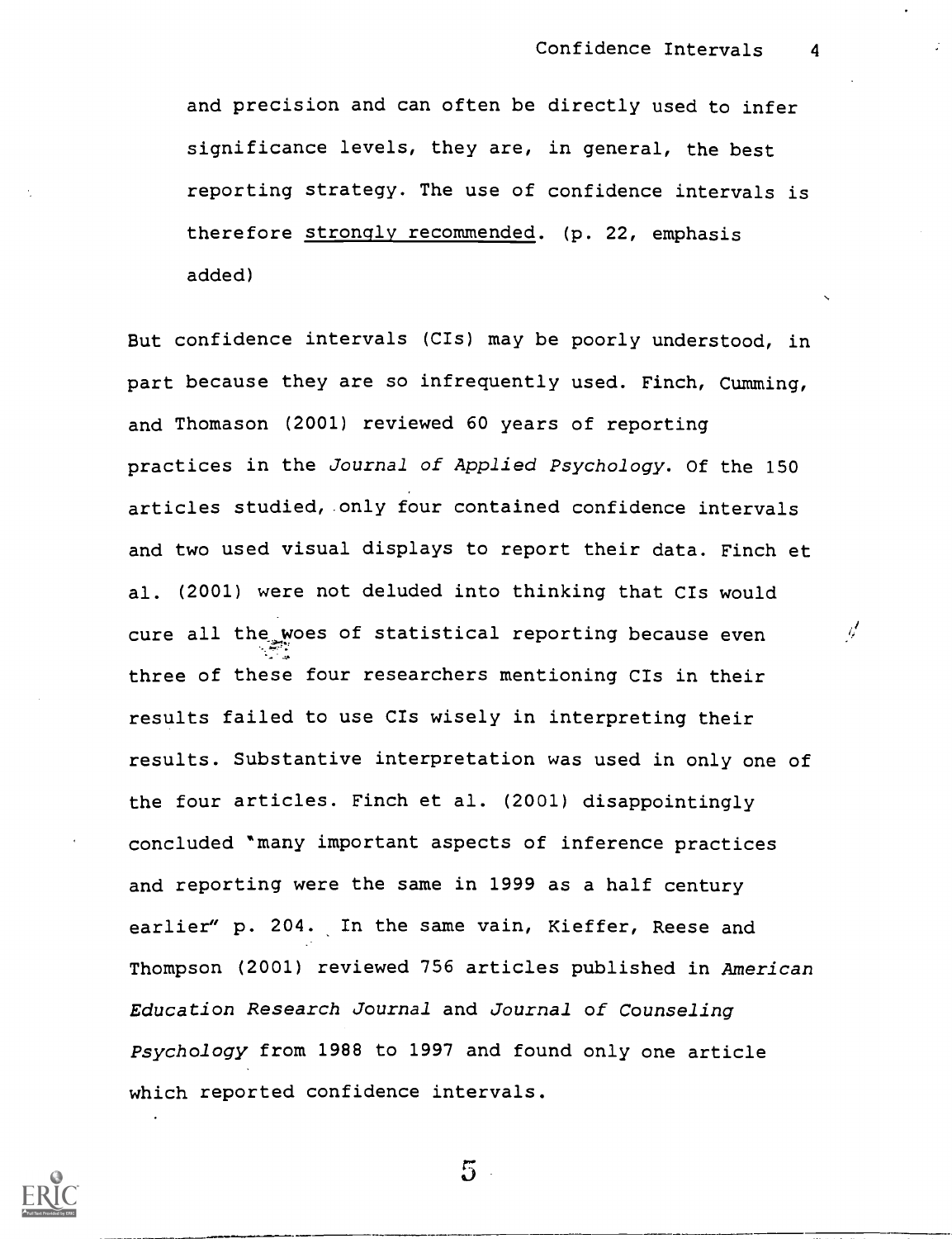$\bar{r}$ 

Some people wrongly say that confidence intervals involve nothing more than null hypothesis significance tests (NHST) in a different form (cf. Hagen, 1997; Knapp & Sawilowsky, 2001) . This is a fairly mindless use of an otherwise powerful analytic tool (Thompson, 2001) . As Thompson (1998) explained,

If we mindlessly interpret a confidence interval with reference to whether the interval subsumes zero, we are doing little more than nil hypothesis statistical testing. But if we interpret the confidence intervals in our study in the context of the intervals in all related previous studies, the true population parameters will eventually be estimated across studies, even if our prior expectations regarding the parameters are widely wrong (Schmidt, 1996). (p. 799)

Thus, the correct use of CIs uses intervals to compare results across prior studies, and of prior studies with current studies (Fidler & Thompson, 2001). This is exactly the particular application that facilitates the "metaanalytic thinking" so critical to informed research practice (Cumming & Finch, 2001). Cahn (2000) stated that 'statistical significance is not a 'kosher certificate' for observed effects" (p. 33) and recommended a two-step approach that includes computing confidence intervals when

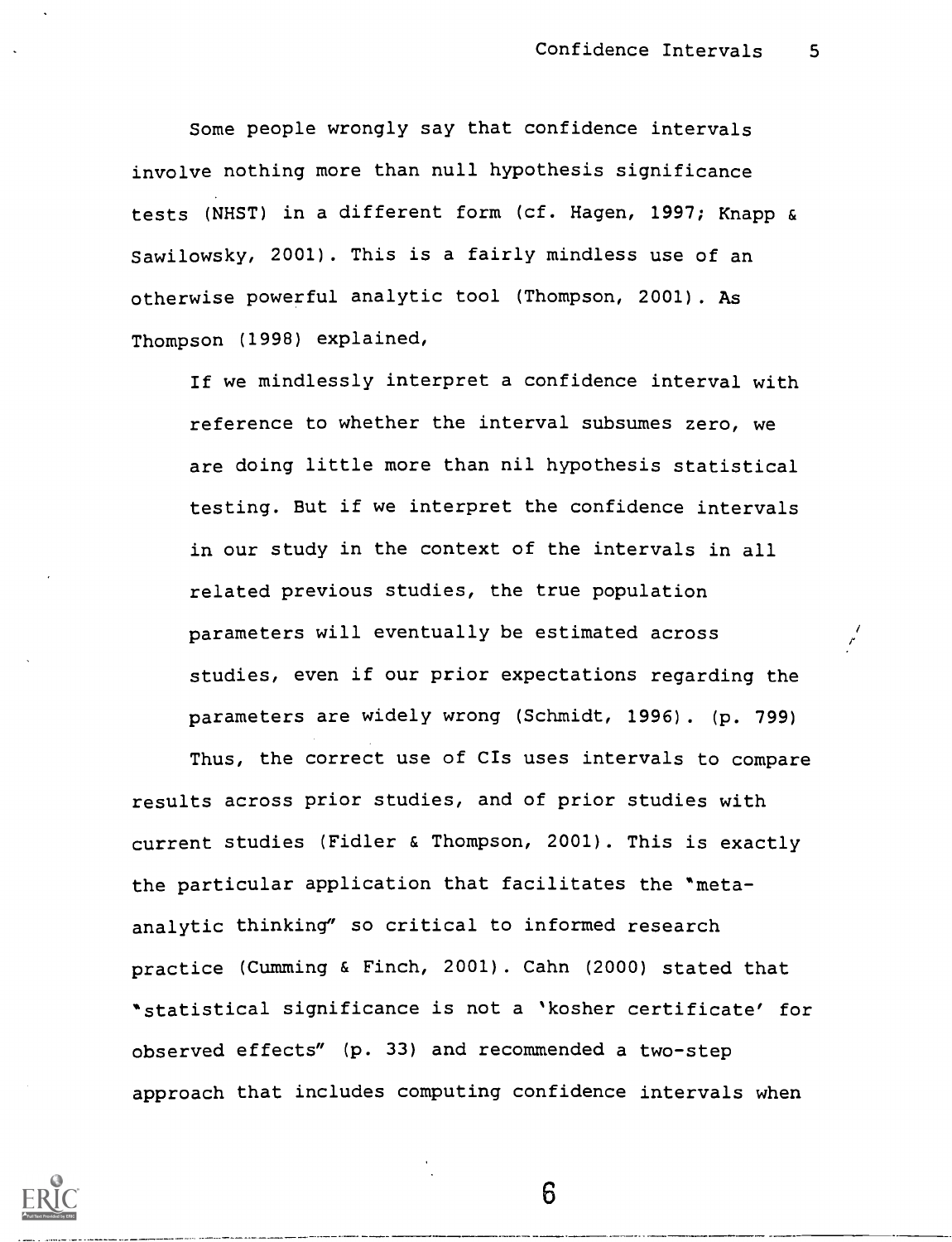$\mathcal{L}$ 

evaluating empirical results. He went on to state that the editorial policies of journals can offer an impetus toward requiring researchers to use CIs rather than just statistical significance when reporting their results. As Finch, et al. (2001) observed,

Editors of many journal acting in concert would be more likely to achieve substantial change. . . . Everyone "(writers of statistics texts and software, statistics teachers, researchers themselves, journal editors, and manuscript reviewers, and participants in APA and other policy-making bodies) . . . needs to take the responsibility for promoting change. (pp. 206-207)

Similarly, Caruso and Cliff (1997) advocated the use of confidence intervals and moving away from hypothesis testing. Caruso related an experience where he was working with extremely large data sets and thus finding all of his results to be statistically significant. This experience convinced this Caruso that reporting confidence intervals definitely make the results more enlightening and interesting to the reader.

One advantage of more thoughtful use of confidence intervals is that they provide a graphical tool to integrate or synthesize results across studies. This is



 $\overline{7}$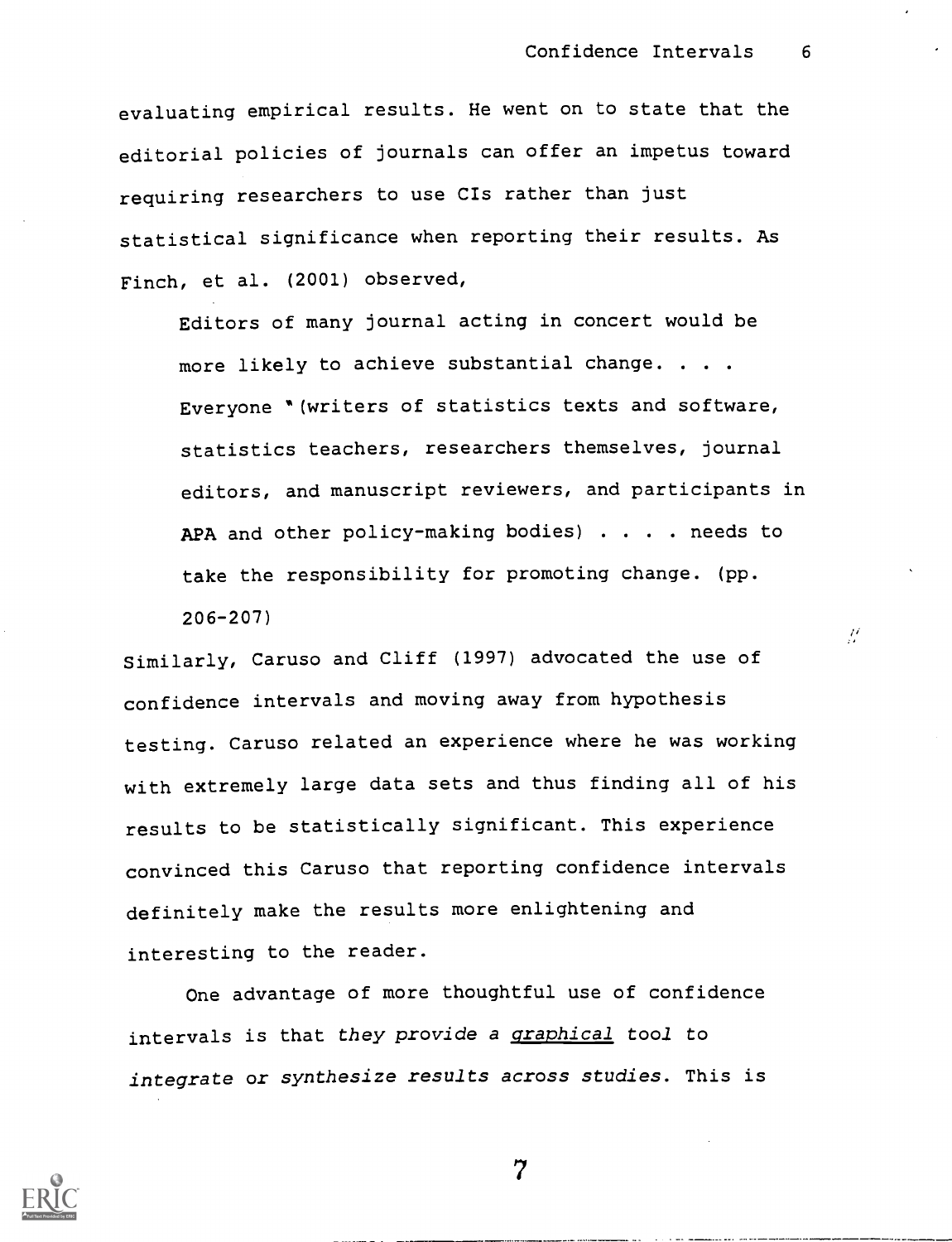important, because such comparisons evaluate result replicability. Too few researchers attend to replicability issues, because many researchers misunderstand what statistical significance tests do (cf. Nelson, Rosenthal & Rosnow, 1986; Oakes, 1986; Rosenthal & Gaito, 1963; Zuckerman, Hodgins, Zuckerman & Rosenthal, 1993), and incorrectly believe that statistical significance tests evaluate result replicability (cf. Cohen, 1884; Thompson, 1996).

Rosenthal and Gaito (1963) had 29 participants (19 faculty members and 10 graduate students) rate their level of belief in a variety of p levels with an n of 10 and an n of 100. Their results indicate that these researchers placed greater confidence in  $p$  levels that contained a  $\overrightarrow{a}$ larger  $n$ . Nelson et al. (1986) obtained comparable results when they sent a similar questionnaires to 85 psychologists and found that these psychologist overrelied on p levels less than .05. Zuckerman et al. (1993) surveyed 551 psychologists and found that these researchers had a limited understanding of basic concepts in statistics including "the role of power and effect size as criteria for successful replications"(p. 49).

Thompson (1996) stated the necessity for researchers to report to the reader some techniques that evaluate the

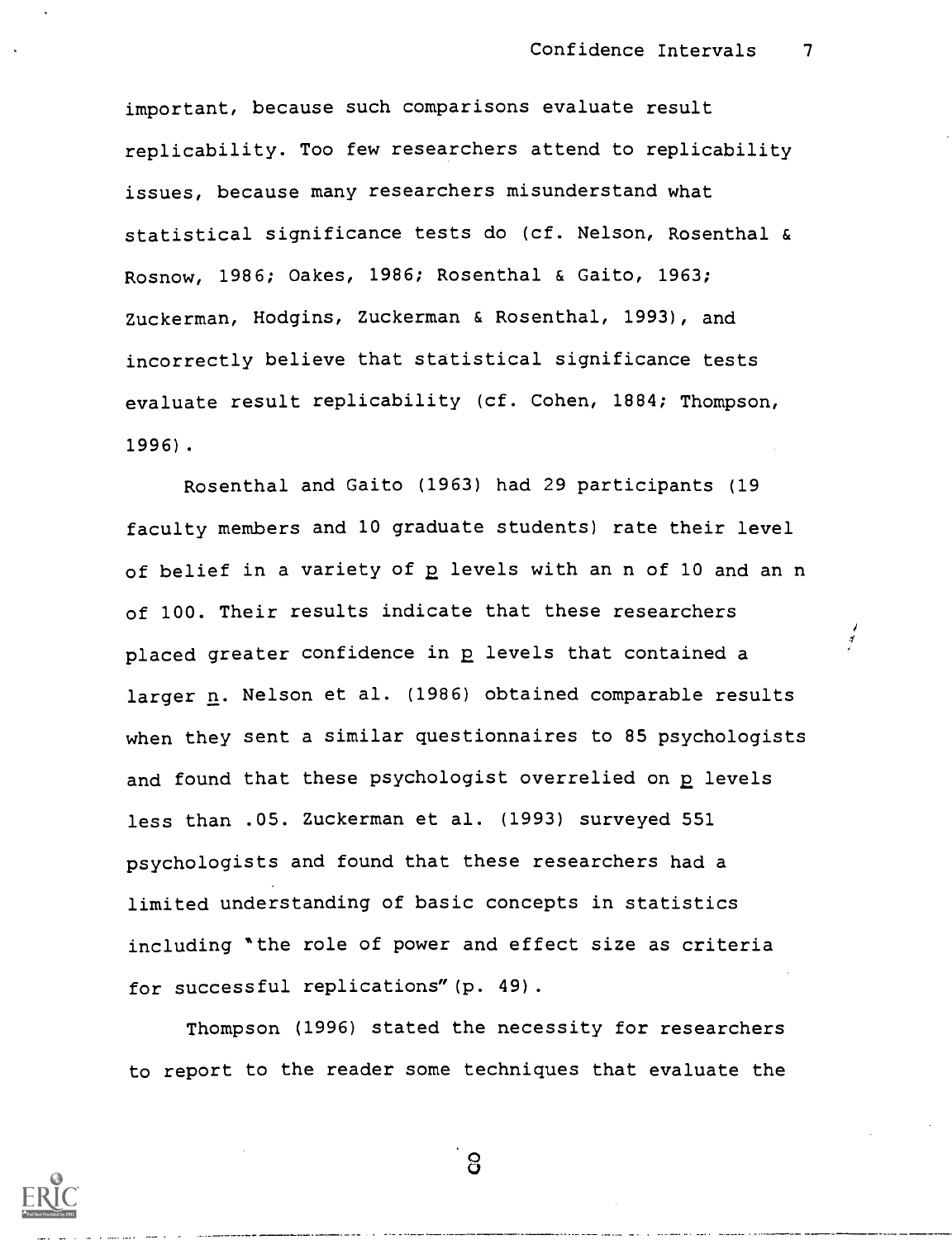replicability of their results. Externally this can be accomplished by actually doing the study again with different participants. Because this is not usually done, internal measures of "cross-validation, the jack-knife, and/or the bootstrap" and confidence intervals can be employed to determine if the results will be consistent across various samples (Thompson, 1996, p. 29).

Cohen (1994) recommended that researchers present effect sizes as CIs. He claimed that "everyone knows" that CIs contain much more information than significance tests. CIs provide information about both the nil hypothesis and also about non-nil null hypotheses. Cohen (1994) felt that the reason for the lack of use of CIs is that often they  $\frac{1}{2}$ are so wide or imprecise. He encouraged researchers to improve

. . . . our measurement by seeking to reduce the unreliable and invalid part of the variance in our measures (as Student himself recommended almost a century ago). . Larger sample sizes reduce the size of confidence intervals as they increase the statistical power of the null hypothesis significance testing. (p. 1002)

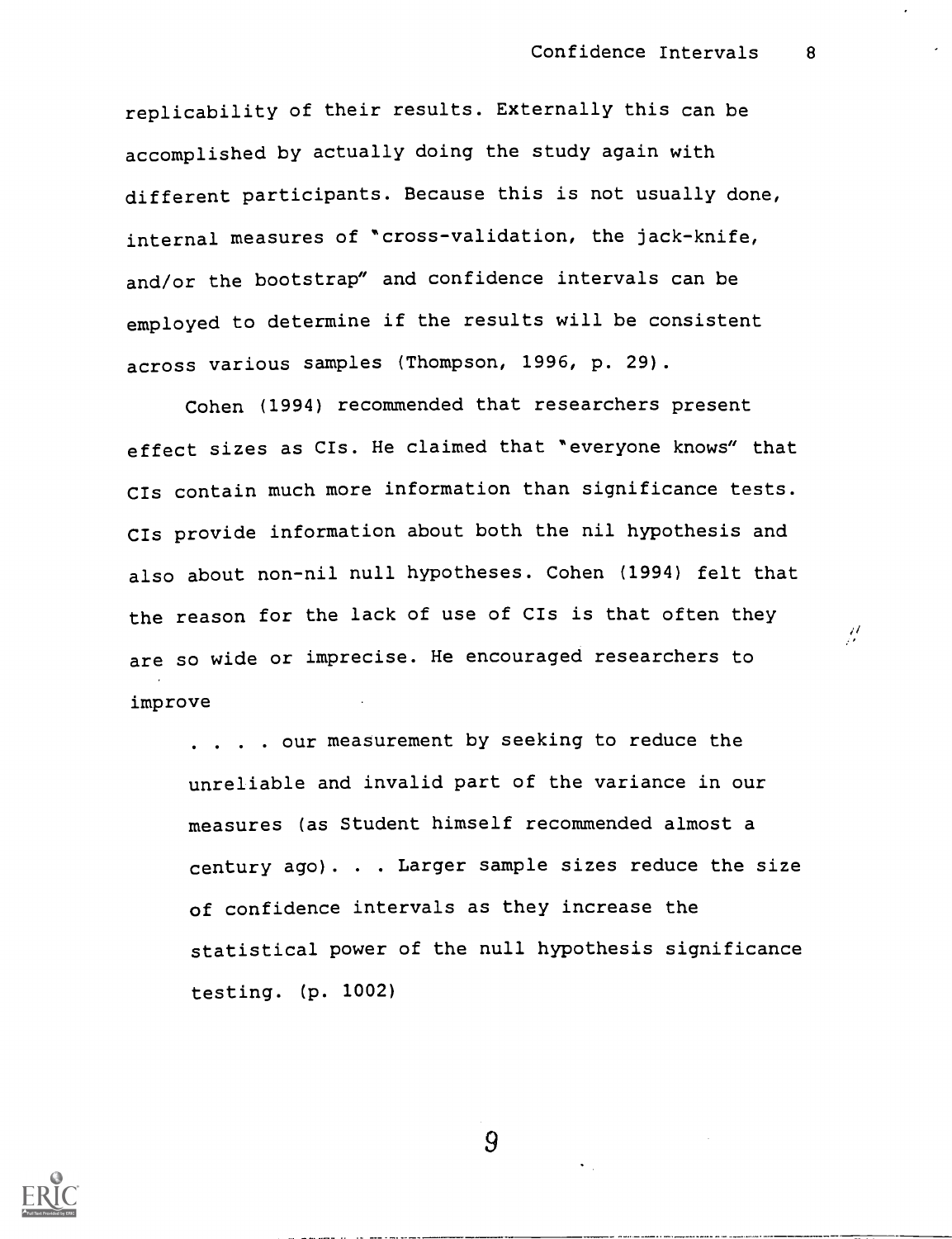The case for the use of CIs can also be based on their power to evaluate theory, as against the statistical significance test's lack of utility in this regard. As Serlin (1993) explained,

> The point null hypothesis, like any universal theoretical proposition, must always be false. . Thus, the point null hypothesis cannot be used to specify a potential falsifier (of a theoretical proposition]; because the point null hypothesis is always false, a test of it would always (in principle) provide support. The appropriate null hypothesis must be derived from the theoretical prediction (fortified with a good-enough belt), which means that we must specify and test a range null hypothesis. (p. 352)

Serlin (1993) noted that too often if a particular theory was supported then researchers were not interested in how large their effect was or if their theory was not supported how close did they come. He reminded us that 'the critics of significance testing suggested the use of confidence intervals as a way of improving the scientific utility of statistical methodology" (p. 352).

Purpose

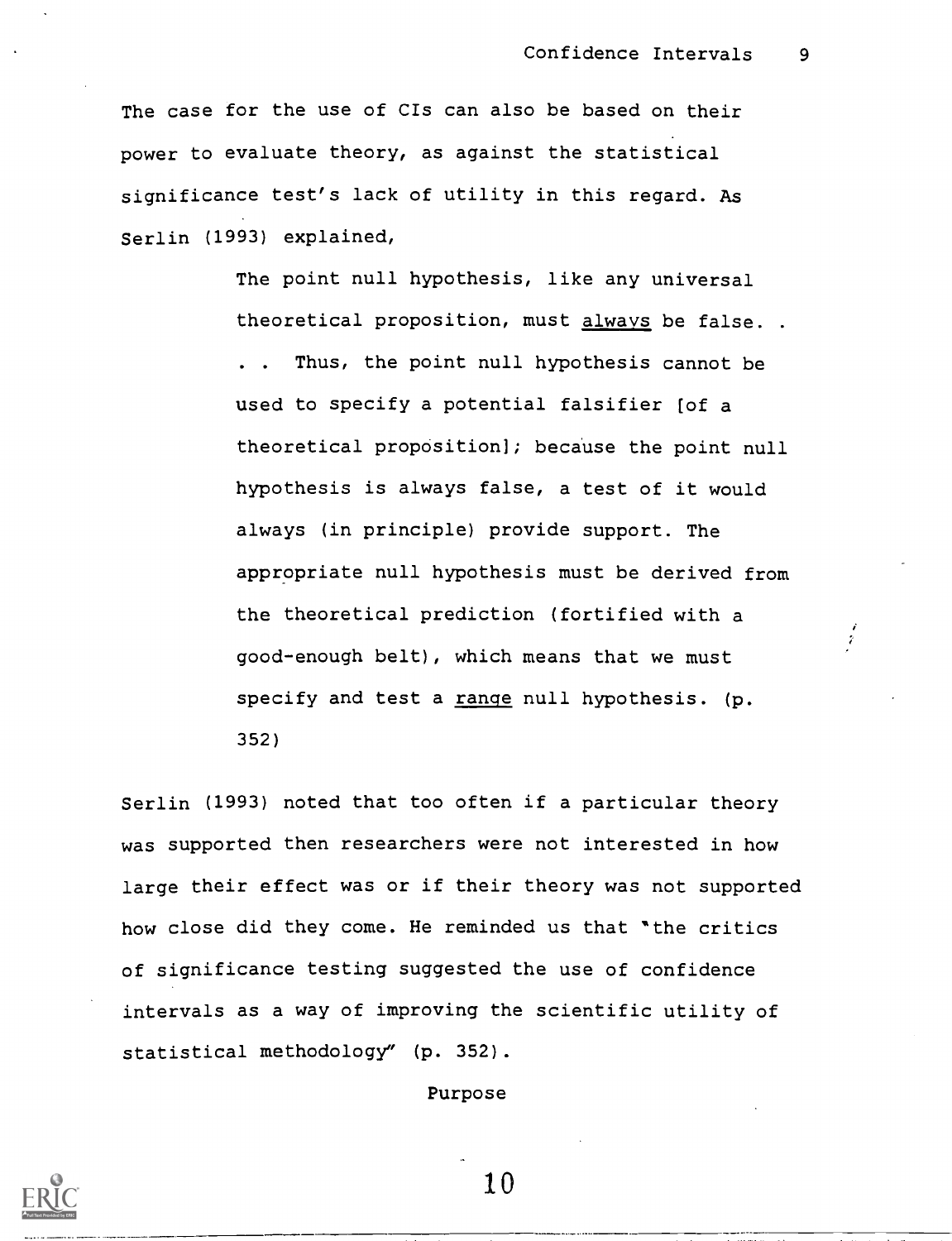$\mu$ 

The present paper will summarize various methods of estimating confidence intervals, including classical intervals and intervals for effect sizes. The second application is difficult, because such estimates require (a) the use of special statistical distributions that are called "noncentral" (e.g., "noncentral  $\underline{t}''$ , "noncentral  $\underline{F}''$ ), with which many researchers may be unfamiliar, and (b) the use of computer-intensive estimation procedures, because iterative estimation must be used rather than a computation formula. Fortunately, new software and/or new programming for old software have overcome these two difficulties (Cumming & Finch, 2001; Smithson, 2001).

## What are Confidence Intervals?

Confidence intervals are common tools of inference, measuring how sure we are of our results. CIs across studies tell us how accurately and consistently our data operates over time. CIs invoke two primary concepts, intervals and confidence levels. Intervals are determined by the standard errors of statistics. Confidence levels are chosen by the researcher and are given as percentages. Simply put a 95% confidence level says the method used by the researcher gives an interval that covers the true population parameter 95% of the time. For example, by calculating a confidence interval for my cholesterol level

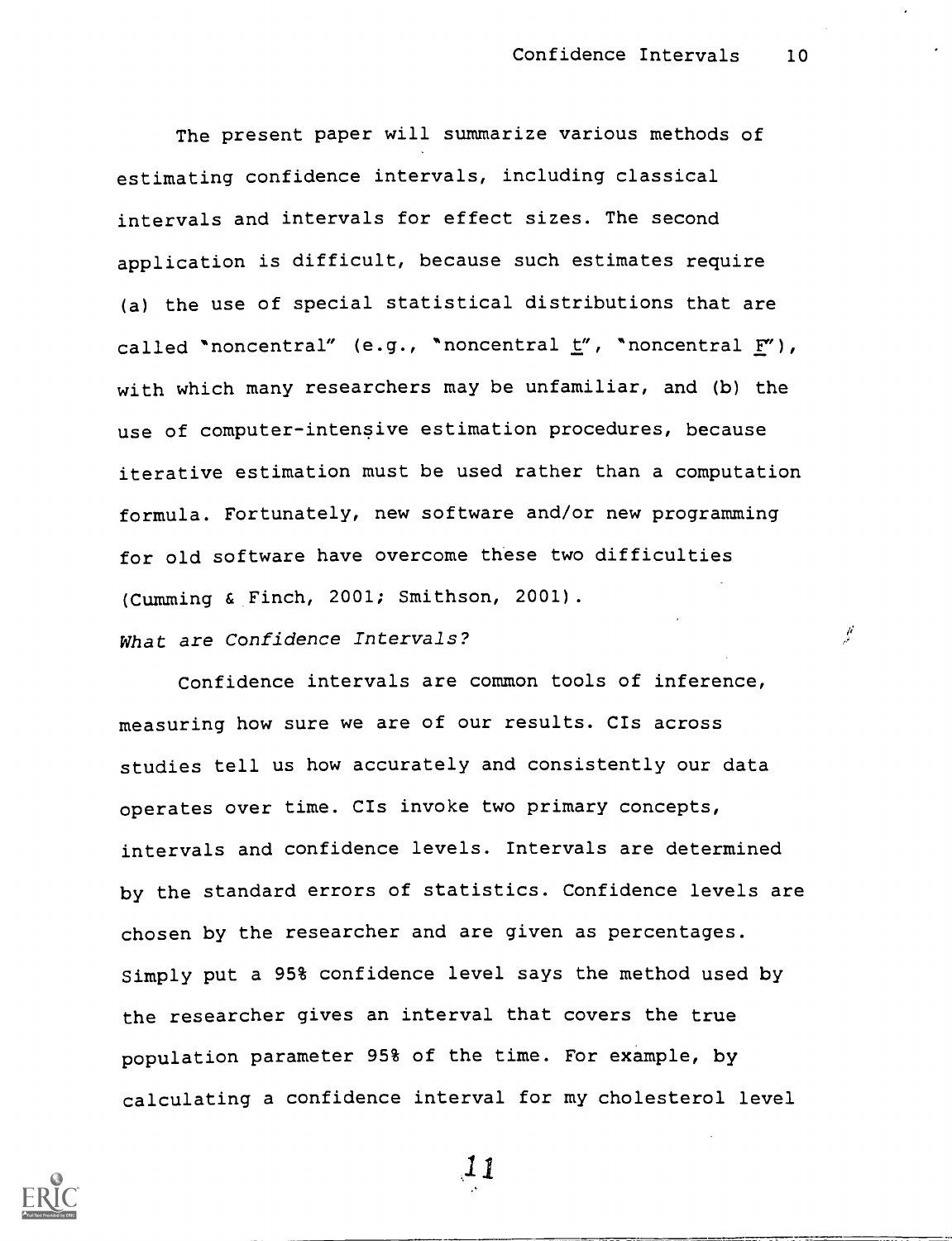taken twenty times  $(n=20)$ , I can state how confident I am that the sample mean accurately reflects my choloesterol level. A range null hypothesis  $(160 - 200)$  is tested rather than a point null hypothesis (180).

There exists a seesaw relationship between confidence levels and intervals: the higher the confidence level the wider the interval or the larger the margin of error. The lower the confidence level, the narrower the interval or the smaller the margin of error. For the CI for the mean the standard deviation also effects the margin or error, as there is more variance in the population, the wider the interval as shown in Figures la & lb. Figure lc suggests that to make the margin of error smaller, the researcher must collect more data which shrinks the margin of error due to the formula

 $x \pm z^* \left( \frac{\sigma}{\sqrt{n}} \right)$  $\sqrt{n}$ 

where  $z^*$  is a  $z$  score related to your p value and is a measure of how many standard deviations away from the mean you are. The  $z^*$  for .05 is 1.96 equaling a 95% confidence level,  $z^*$  for .01 is 2.576 equaling a 99% confidence level (Consortium for Mathematics and Its Applications, 1989).

Bohrnstedt and Knoke (1982) defined confidence intervals as 'a range of values constructed around a point estimate which makes it possible to state the probability

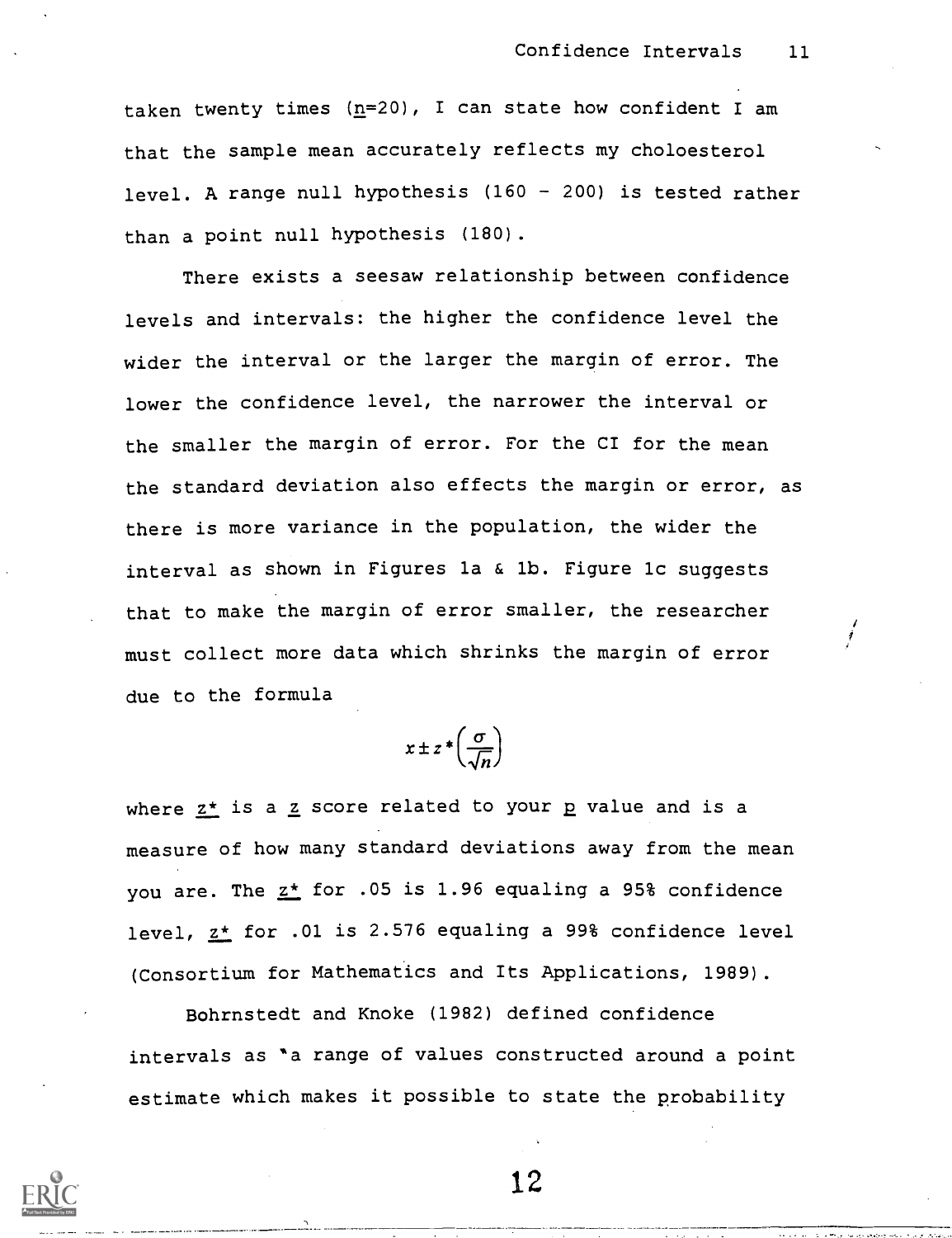that the interval contains the population parameter between its upper and lower confidence limits" (p. 144). Thus 95% of the intervals constructed in repeated sampling of the population mean will be contained within the boundaries defined by two standard deviations above and below the mean (Bohrnstedt & Knoke, 1982). According to Finch et al. (2001) a confidence interval "presents an estimate of the true effect and its precision; this alone should encourage substantive interpretation" (p. 203) . Smithson (2001) defined a confidence interval for a statistic as a "range of values that contain a specified percentage  $100(1 - \alpha)$  of the sampling distribution of that statistic" (p. 607) . CIs compliment data given by power analysis in analyzing studies.

Power alone is not enough in determining an effect of a certain size. There is a necessity to understand how spreadout the CIs are for the effect size, given a particular sample and a desired confidence level. As Smithson (2001) noted "CIs are an essential component in the accumulation of scientific knowledge because they avoid the misleading 'vote counting' to which NHST is prone" (p. 626) . The alpha level determines the confidence level associated with CIs for a study. Thus a researcher who

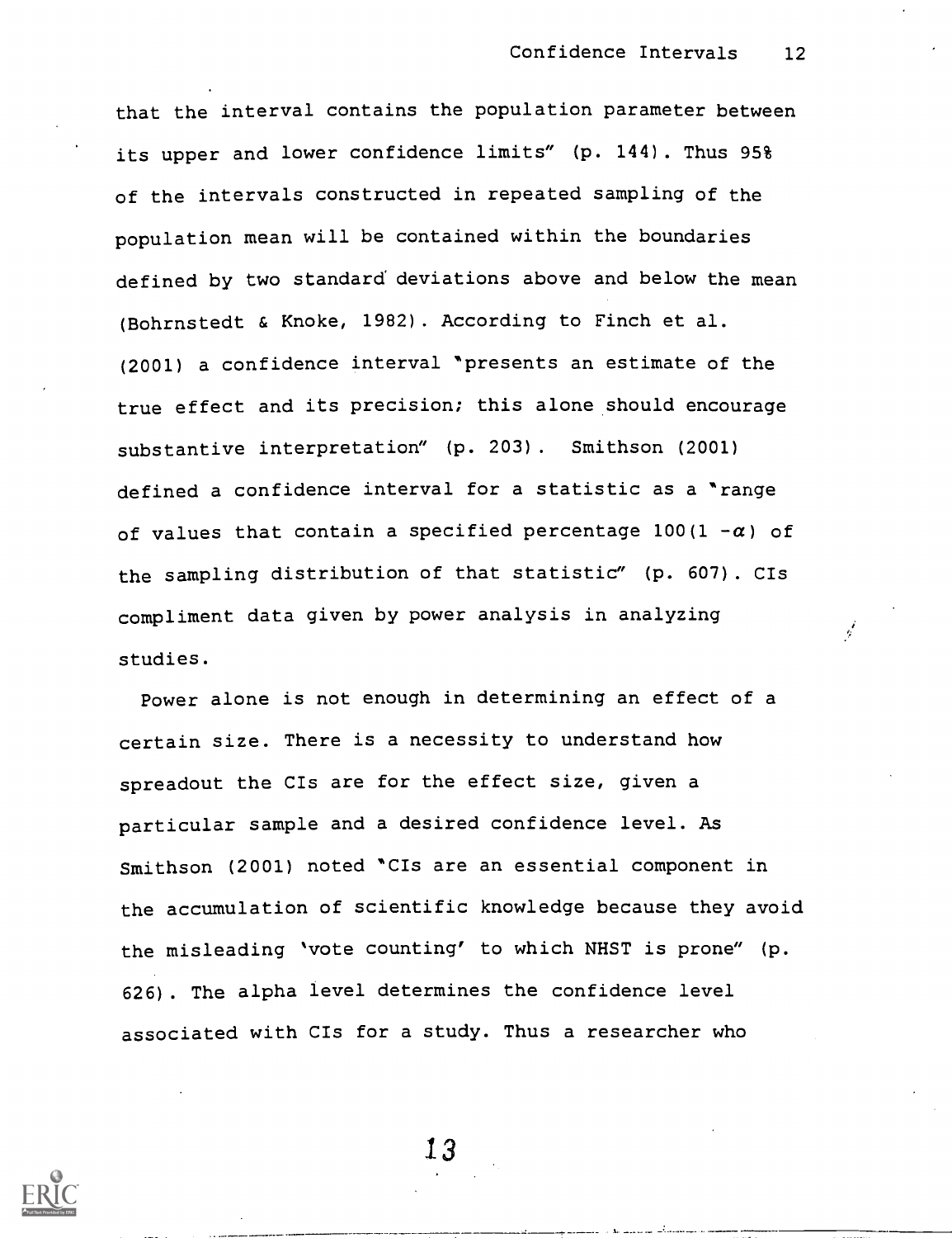assigns a .05 significance level to a study will use a 95% confidence level for that same study (Sullivan, 2001). Advantages of Using Confidence Intervals

There are a variety of reasons why CIs should be used when reporting results:

- 1.CIs lend themselves to enhanced understanding and are fairly easily obtained using SPSS or the ESCI software developed by Cumming and Finch (2001).
- 2.CIs and NHST are related. If a value causes a hypothesis to be rejected then that value will be outside the confidence interval.
- 3.CIs are helpful in compiling studies. They support metaanalysis and thinking.
- 4.CI width can be figured out a priori a study. Width of CI interval can be used to determine study design and sample size (Cumming & Finch, 2001).
- 5.CIs are easier to present in graphic display and thus easier for readers to interpret (Sullivan, 2001).

Finding Confidence Intervals

Let us suppose that we wanted to determine the probability that I would find pairs of shoes on sale that would be equal to the population mean price of shoes in College Station at \$17.99. H<sub>0</sub>:  $[\mu - \mu_0, \mu_0 = $17.99]$  (n=20). If all I did was a NHST then the only thing the reader of my

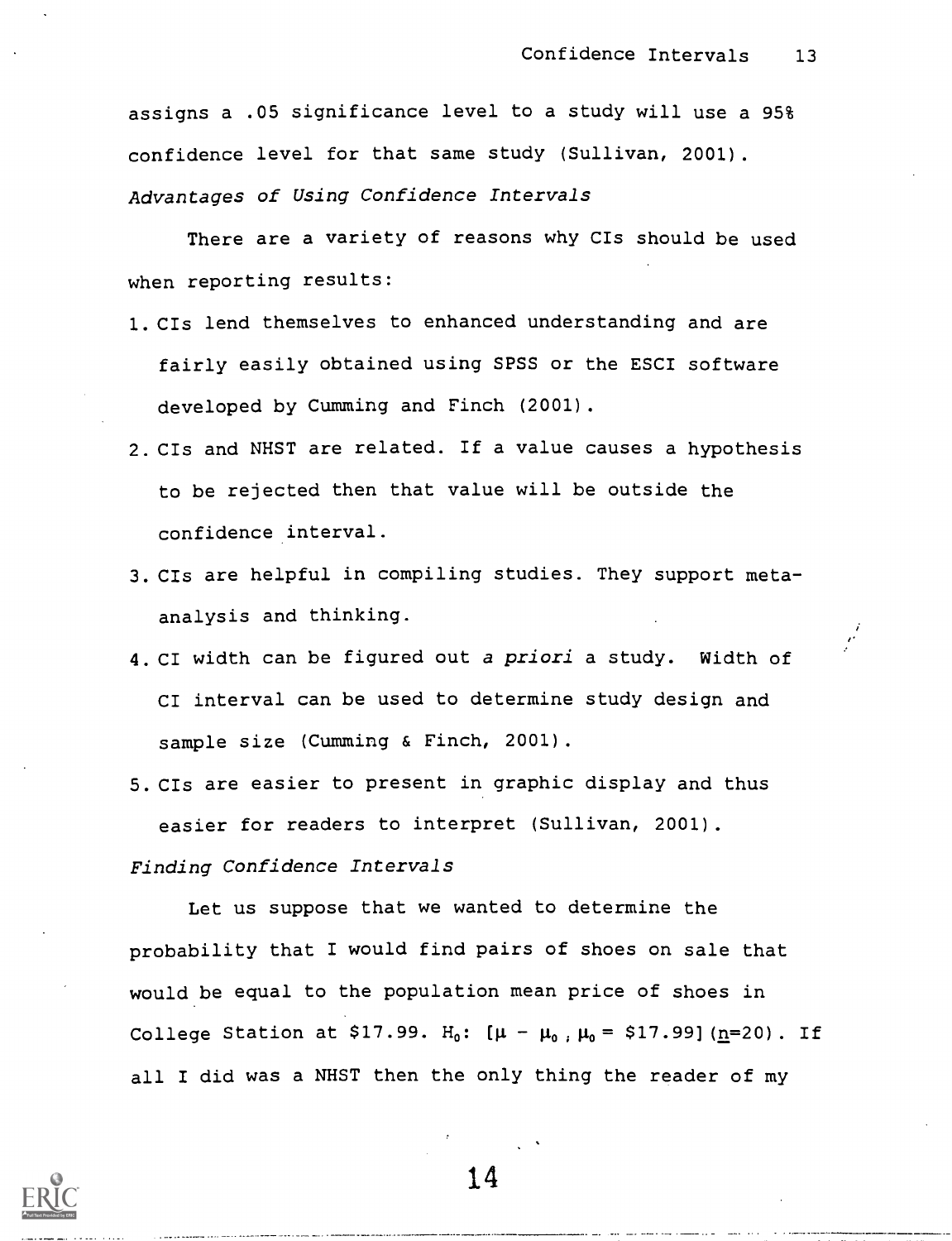results would know is that \$17.99 was statistically significant ( $p = .0003$ ,  $SD = 12.065$ ). If instead, I present the confidence interval information included in Figure 2 from the ESCI software CIoriginal (Cumming & Finch, 2001), the reader can now actually see all the prices of the 20 shoes I bought, which pairs of shoes lie within my 95% confidence interval from \$27.24 to \$38.53 with a standard error of measurement of  $\text{-}5.64$ . Thus almost all but two pairs of my purchased shoes were too costly compared to the price of shoes in College Station. I would be considered a poor shopper.

If I do a second study and this time determine that the population mean for shoes in College Station is \$29.99, then this time the reader can easily see, as shown in Figure 3, that even though my results are no longer statistically significant ( $p = .295$ ,  $SD = 12.65$ ), many of the shoes I bought would be a good price and I would be considered a wise shopper.

The next section of the ESCI software package (Cumming & Finch, 2001) demonstates CIJumping. This section represents an artificial situation involving many samples and not just a usual study involving one sample where we do not know  $\underline{\mu}$ . In Figure 4, one can see how in to make the CI width (range) smaller, sample size needs to get larger,

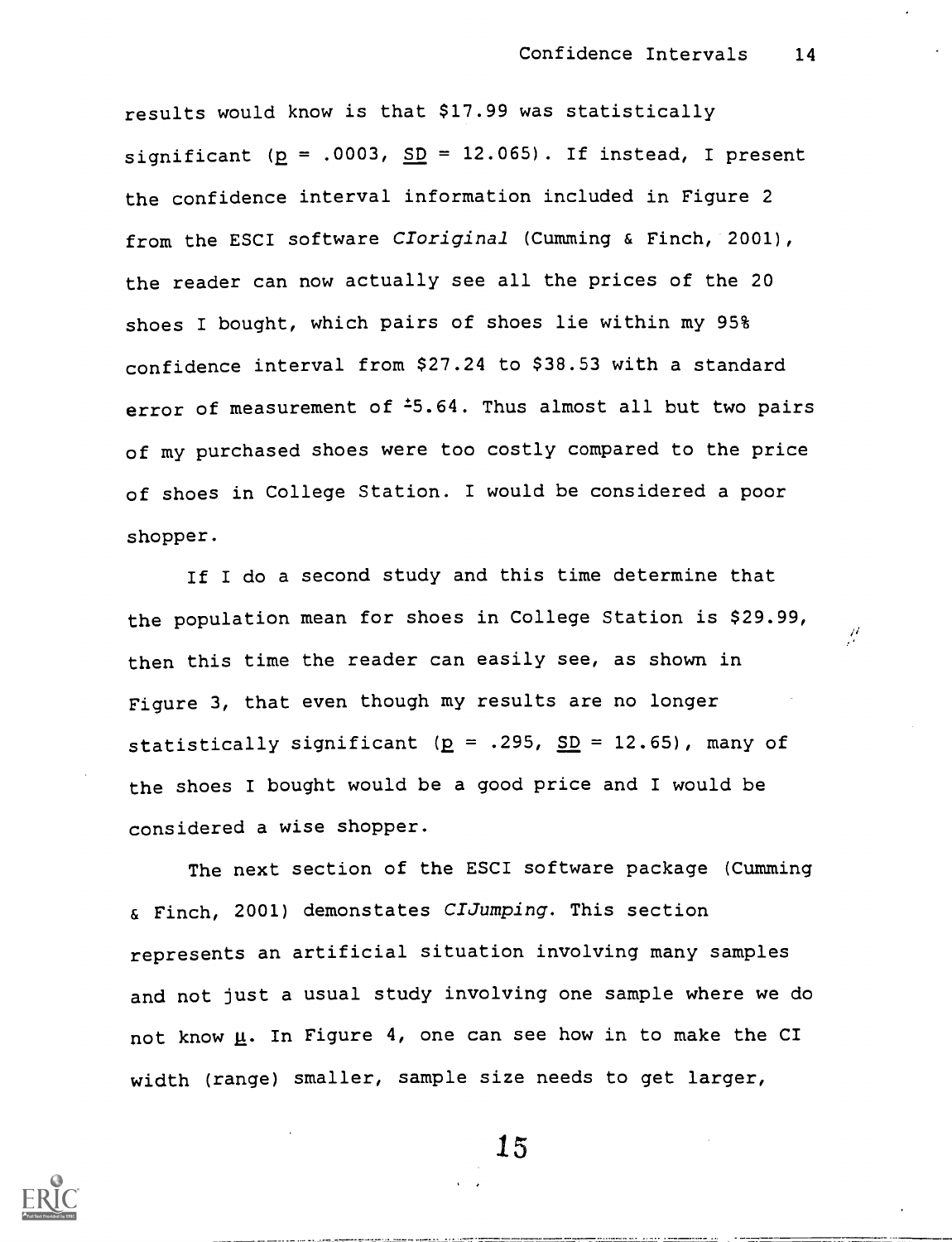therefore necessitating the use of a larger sample size. A n four times larger is needed to cut the margin of error in half. In this example we will imagine that the average score on the midterm is 50 points (SD=20) . We will assume that the  $q$  for the population of university students is also 50. In Figure 4 an  $n = 15$  is used and the CIs are very large. When the population is multiplied by four  $(n = 60)$ and the  $\mu$  and  $\sigma$  remain the same in Figure 5, the CIs are much smaller. Note in Figure 5, 24 of the 25 samples were captured (smaller margin of error) in contrast to Figure 4 where 24 of the 24 samples were captured (larger margin of error).

The next section, *NonCentral t* of the ESCI software package (Cumming & Finch, 2001), demonstrates the use of confidence intervals to find noncentral  $t$  distributions. Central  $t$  is always used in null hypothesis testing since  $\mu$  $= \mu_0$  (null hypothesis always true) causes no shift in distribution. When there are different value for  $\mu$  (true population mean) and  $\underline{\mu}_0$  (chosen value), two different curves are needed and the difference between the two  $(\mu - \mu_0)$ (sometimes divided by some SD) is the effect size. This comes from the formula

$$
\Delta = \frac{\mu - \mu_0}{\frac{\sigma}{\sqrt{n}}}
$$

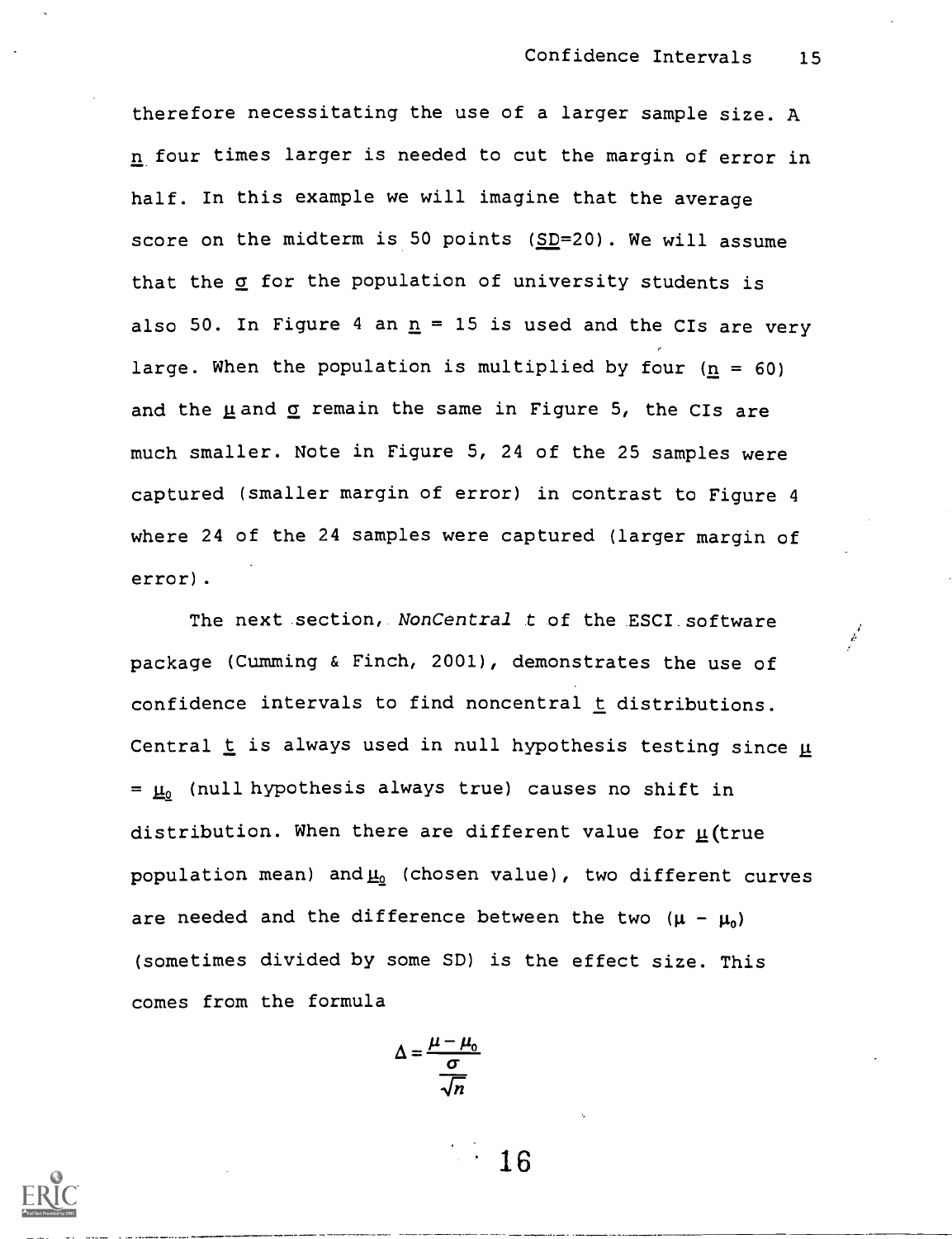Obtaining a confidence interval for  $\underline{\Delta}$  is not easy because  $\Delta$ is a function of two parameters  $\underline{\mu}$  and  $\underline{\sigma}$  and these parameters are estimated from the data. We must think of a possible upper and lower limit for  $\Delta$ , calculate these limits, then divide them by the  $\sqrt{n}$  and this will give us the limits for Cohen's  $\delta$ .

Next using our  $\bar{x}$  and  $\underline{s}$ , we can calculate

$$
t_{n-1,\Delta} = \frac{\overline{x} - \mu_0}{s/\sqrt{n}}
$$

for a 95% confidence level, using .025 from the  $z^*$  table, we have the probability of the upper and lower tails. No formula can give us  $\Delta$  only statistical software (cf. Smithson, 2001). After obtaining these upper and lower limits for  $\underline{\Delta}$  we can use the formula'

$$
\delta = \mu - \mu_0 / \sigma = \Delta \sqrt{n}
$$

And from these equalities we can derive that

$$
\Delta = \delta \sqrt{n}
$$

Figure 6 displays a noncentral distribution where  $\Delta$  = 10; when  $\Delta$  = 2 as on can see in Figure 7 and is getting closer to zero (both curves would be identical = central t) the curves have more and more common area.

Serlin (1993) suggested that CIs should be obtained based on range null hypotheses rather than point null hypotheses, noting that "In the case of a range null

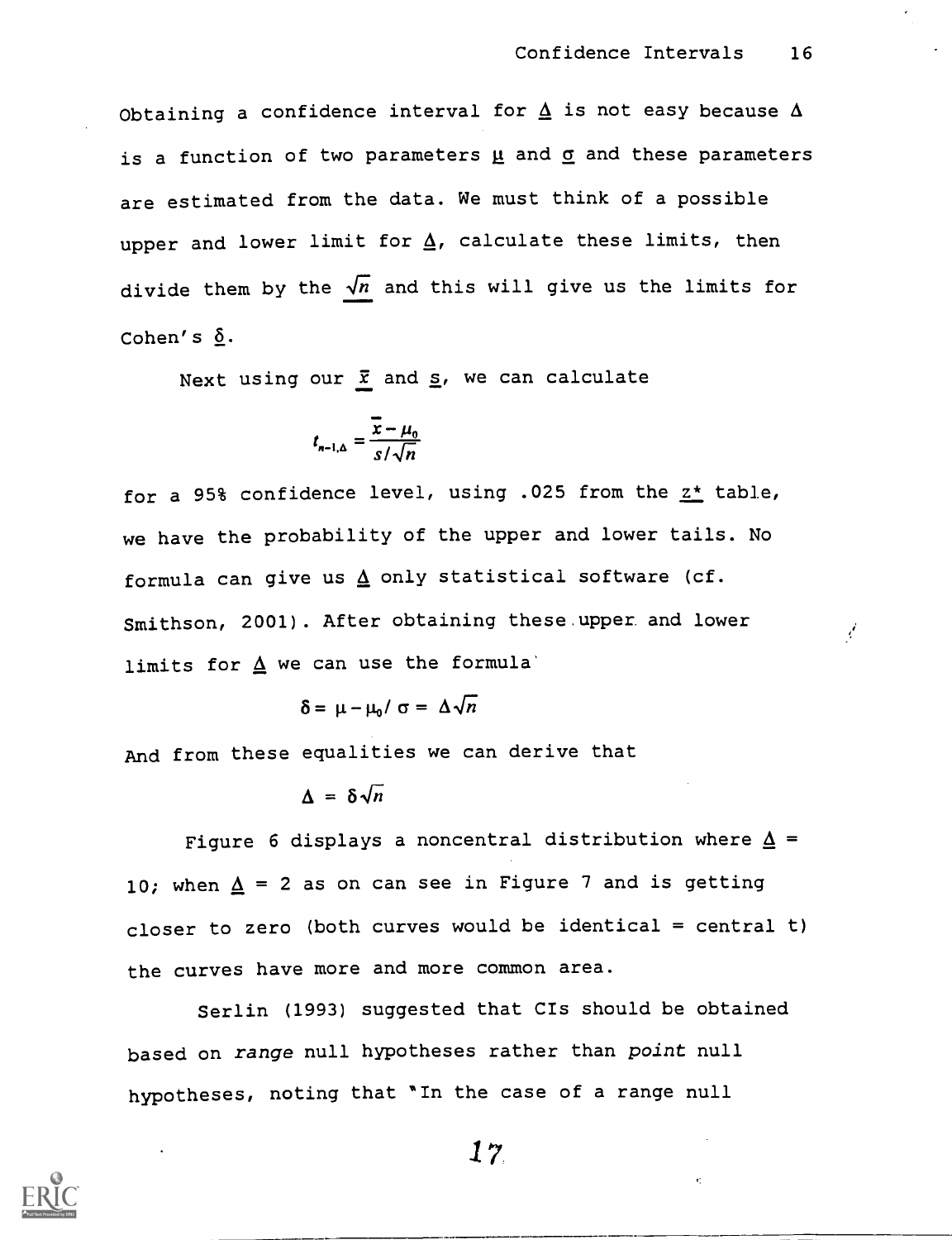hypothesis... one uses the observed data to test. . . an infinite number of hypotheses H<sub>0</sub>:  $[\mu - \mu_0] < \Delta_0$  where  $\Delta_0$  is varied over all possible values" (p. 354) . These nonrejected values of  $\Delta_0$  make up the confidence interval. Hodges and Lehmann (1954) acquainted us with the procedure for testing the range null hypotheses and "obtaining the corresponding confidence interval in a one- or two-sample experiment when the width of the good-enough belt is specified in raw (unstandardized) units" (Serlin, 1993, p. 355) . This procedure can be extended to multiple-sample experiments while still considering Type I error rate prior to the experiment and also controlling alpha at the familywise level. Multiple comparisons that will permit the measurement of range-based confidence are the Bonferroni and the Holm method.

Kennedy and Schumacher (1993) recommend using the algorithm of bootstrapping to calculate confidence intervals. One of the advantages in doing this is that the population does not have to be normal. The complete Minitab program found in their appendix (pp. 98-99) allows students to easily obtain a bootstrap interval for a population parameter. The subroutine allows students to concretely construct the 95% confidence interval of the population variance. Although labor-intensive, these statistics



18'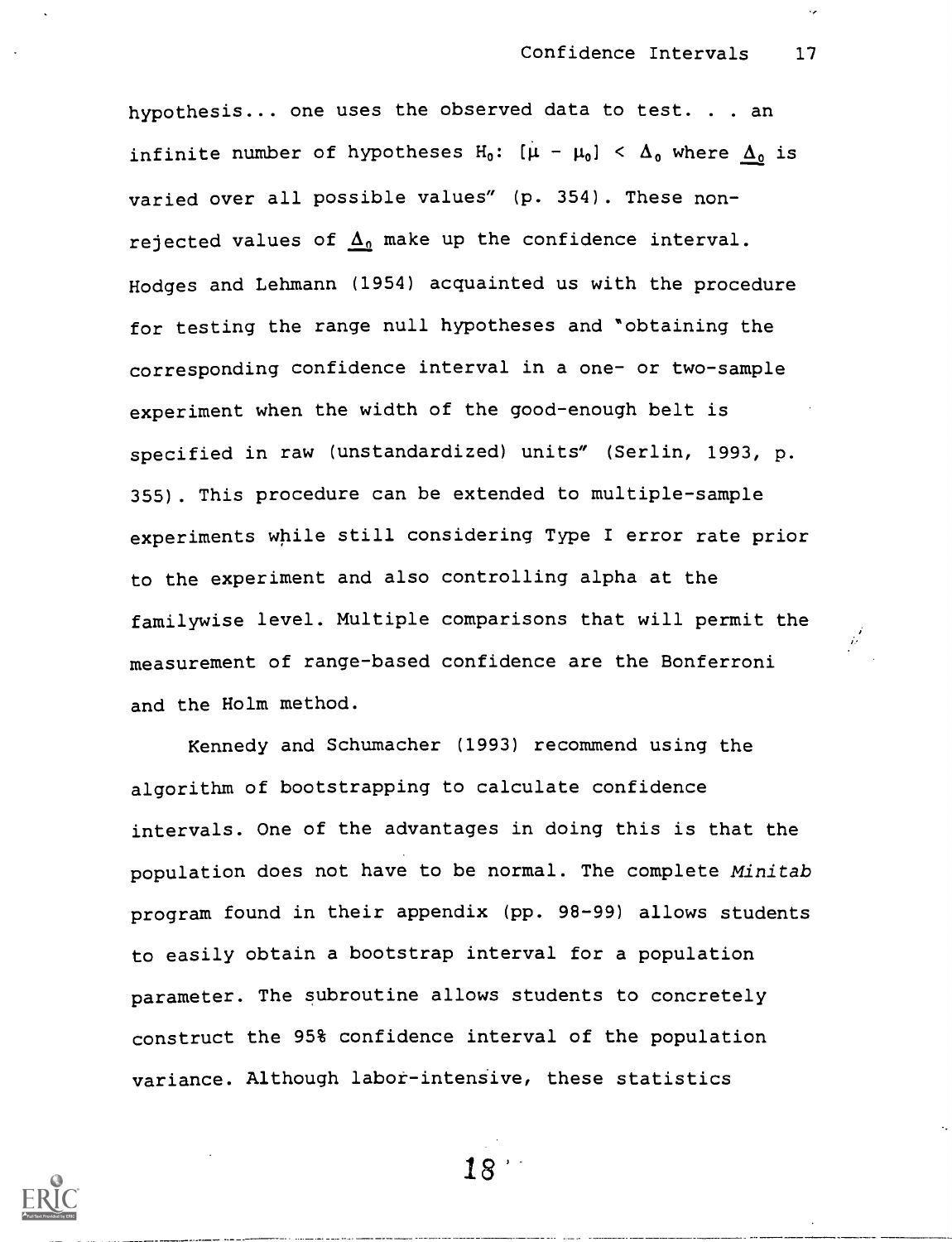¥

experts feel that bootstrapping is a worthwhile procedure for students to learn and practice.

Lambert, Wildt, and Durand (1991) also advocated bootstrapping but as a means of approximating confidence intervals for factor pattern coefficients. These researchers were searching for an alternative to the exploratory way that factors are generally retained or excluded. By applying confidence intervals to factor pattern coefficients, a criterion value could be used to make comparisons and thus determine how to treat various factors. They liken this process "to hypothesis testing in which sampling variances are taken into account" (p. 422).

Smith (1982) advocated the use of the jackknife procedure for finding confidence intervals for variance component estimates in generalizability theory. He found that jackknife developed by Mosteller and Tukey in 1968 was beneficial. Intervals could be used a priori as an indication of the exactness that these components could be estimated given the obtainable means.

Psychologists are encouraged to use CIs when reporting test scores to clients and school personnel. Relating "confidence bands" assists educators in making decisions based on the fallibility of test result data. Schulte and Borich (1988) suggested using the procedure of reporting



 $19 -$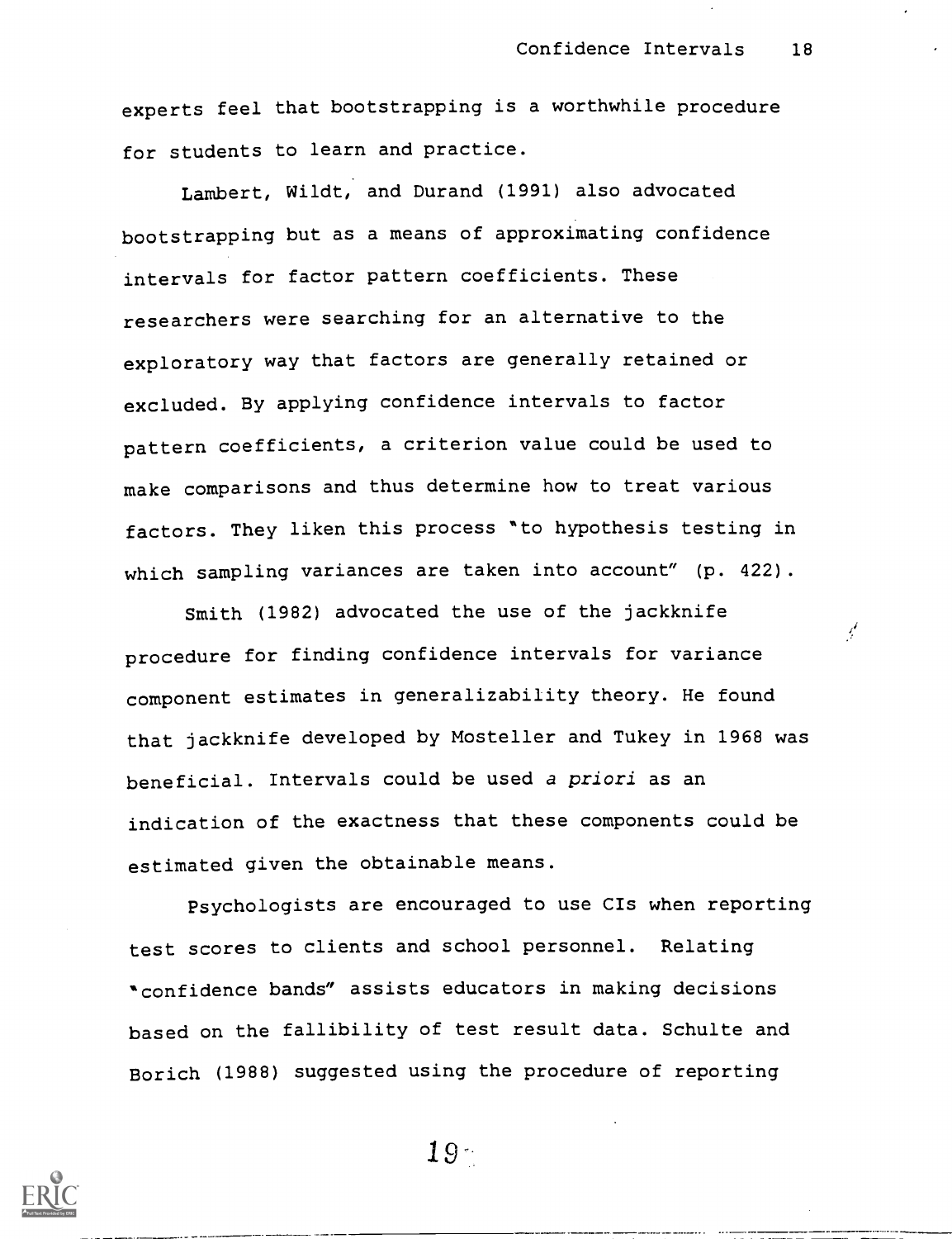test scores along with CIs to be as understandable as possible to receivers of scores. They caution psychologists, however, that some test manuals can be confusing and contain misinterpretations. In spite of this warning Schulte and Borich (1988) strongly recommended that this feedback can be interpreted as a range of scores and thus an individual can be pretty sure that if they took the test again their score would fall in between the lower and upper limits of their score. Or as Sattler (1982) maintains, 'If we construct a 95 percent confidence interval, then the chances are only 5 in 100 that a person's true score lies outside the confidence interval" (p. 22). Silver and Clampit (1991) agreed that CIs should  $\frac{1}{n}$ be reported in conjunction with a person's IQ. Their article contains 95% and 99% confidence interval tables for the WISC-R that utilize Schulte and Borich (1988) method based on the standard error of estimate or the standard error of prediction.

Two widely used methods for computing confidence limits are based on standard error or measurement and standard error of estimation. Glutting, McDermott, and Stanley (1987) recommended the use of the formula developed by Stanley in 1971 to establish CIs around an estimated true score:  $\hat{T} \pm (z)(S_z)(r)$ . These researchers 'point out that

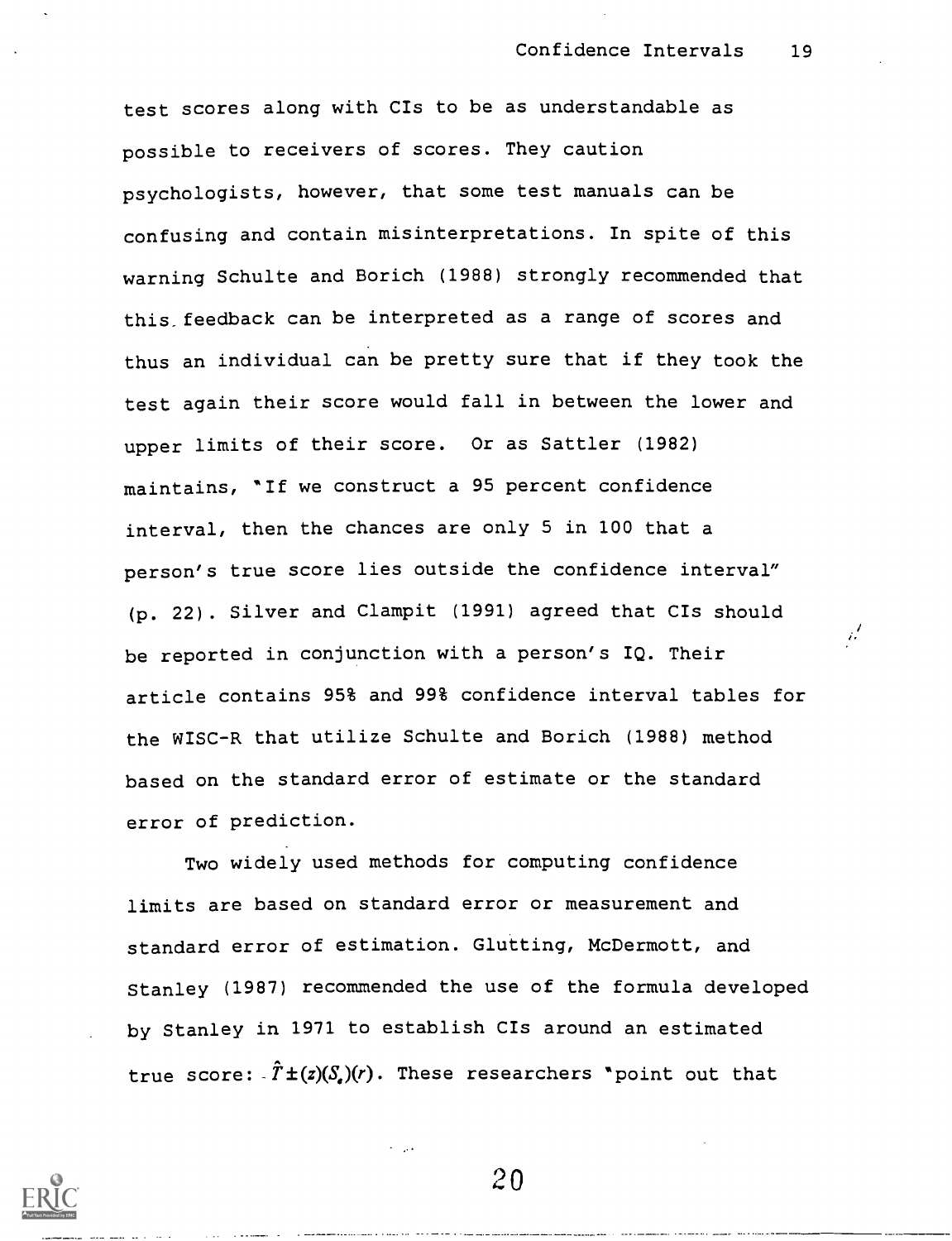the standard error of measurement is larger than the meastirement error associated with estimated true score (unless that test is perfectly reliable or the obtained score is the same as the test mean)" (p. 610) and that these intervals are "both sensitive to different reference groups and consistent with classical test-score theory" (p. 614).

#### Summary

As Cumming & Finch (2001) emphasized, "We strongly support these calls for reform and believe that wider understanding and use of CIs should be a central aspect of changes to statistical practice in psychology, education, and cognate disciplines (p.535). This sentiment was echoed  $\frac{1}{\sqrt{2}}$ by many other researchers who currently advocate the use of confidence intervals to replace significance testing methods. As Schmidt (1996) so aptly stated "reliance on statistical significance testing in the analysis and interpretation of research data has systematically retarded the growth of cumulative knowledge in psychology". The APA Publication Manual (2001), the APA Task Force, and an increasing number of journal editors have strongly recommended the use of confidence intervals. Fortunately, new software has made the difficulty of identifying

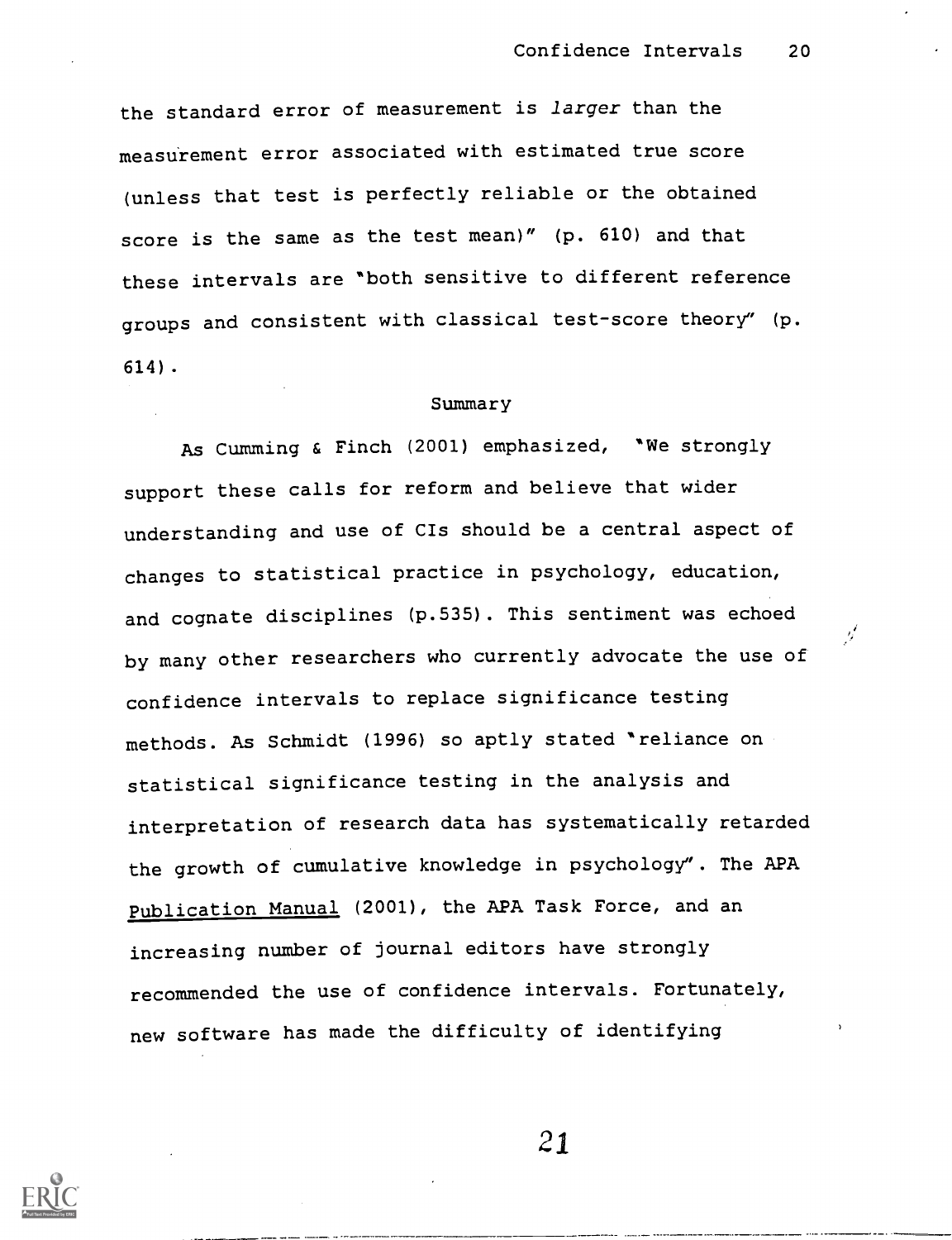confidence intervals a thing of the past (Cumming & Finch, 2001; Smithson, 2001).

Cohen (1994) charged researchers with the task of constructing confidence intervals when he explained,

As researchers, we have a considerable array of statistical techniques that can help us find our way to theories of some depth, but they must be used sensibly and be heavily informed by informed judgement. Even null hypothesis testing complete with power analysis can be useful if we abandon the rejection of point nil hypotheses and use instead "good-enough" range null hypotheses. (p. 1002)

Combining effect size with confidence intervals is the wave of the future in continuing efforts to make research understandable to the reader. Logically, if effect sizes are good, and confidence intervals are good, then confidence intervals about effect sizes should be darn nifty.

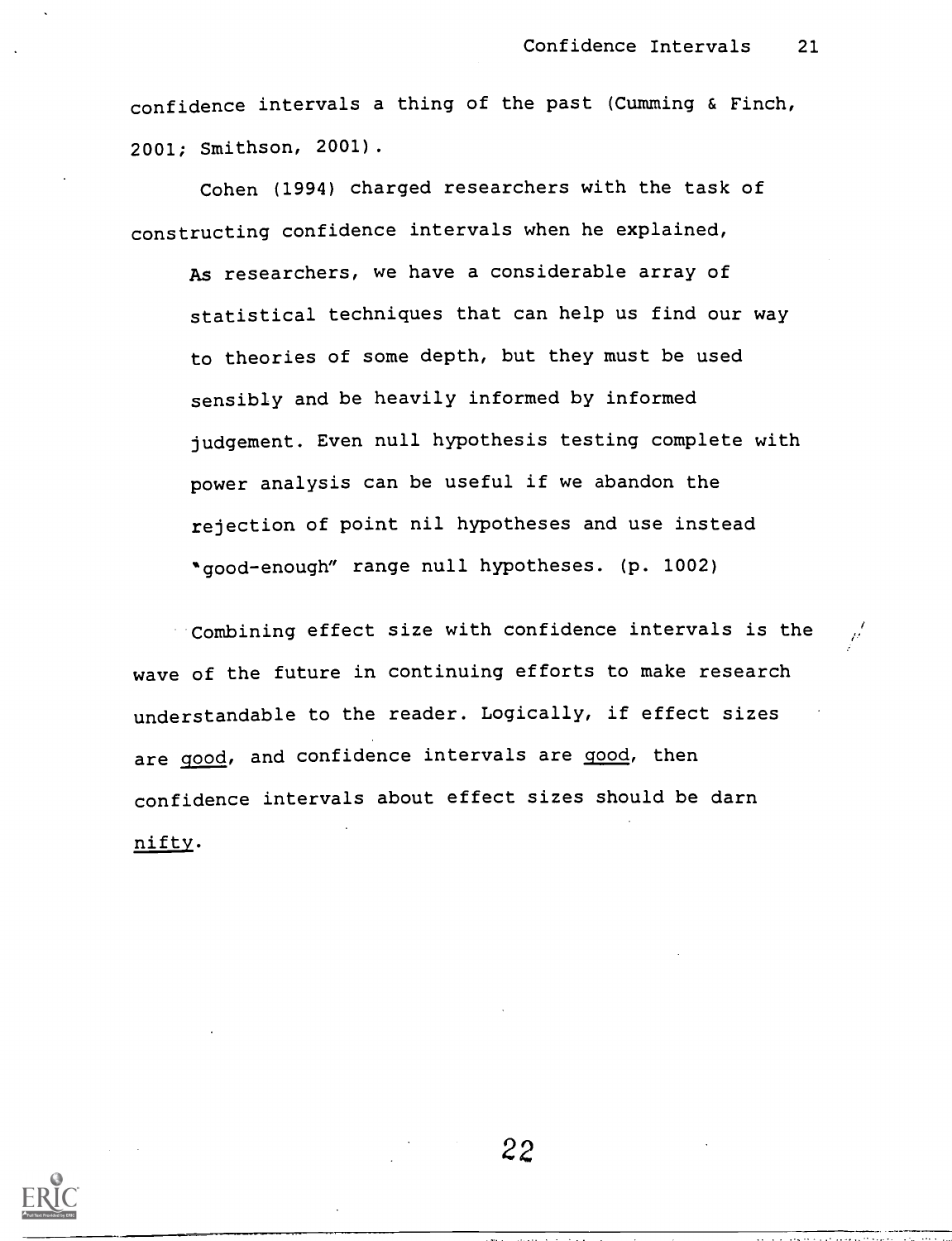#### References

- American Psychological Association. (2001). Publication manual of the American Psychological Association (5<sup>th</sup> ed). Washington, DC: Author.
- Bohrnstedt, G. W., & Knoke, D. (1982) . Statistics for social data analysis. Chicago: Peacock.
- Cahan, S. (2000). Statistical significance is not a "kosher certificate" for observed effects: A critical analysis of the two-step approach to the evaluation of empirical results. Educational Researcher, 29(1) , 31- 34.
- Caruso, J., & Cliff, N. (1997). Empirical size, coverage, and power of confidence intervals for spearman's rho. Educational and Psychological Measurement, 57, 637- 654.
- Cohen, J. (1994). The earth is round ( $p \le .05$ ). American Psychologist, 49, 997-1003.

Consortium for Mathematics and Its Application. (1989) Confidence intervals: Significance tests Wideorecording]. Part of a series: Against All Odds: Inside Statistics (A production of the Chedd-Angier Production Co, No.19-20). Lexington, MA: COMAP

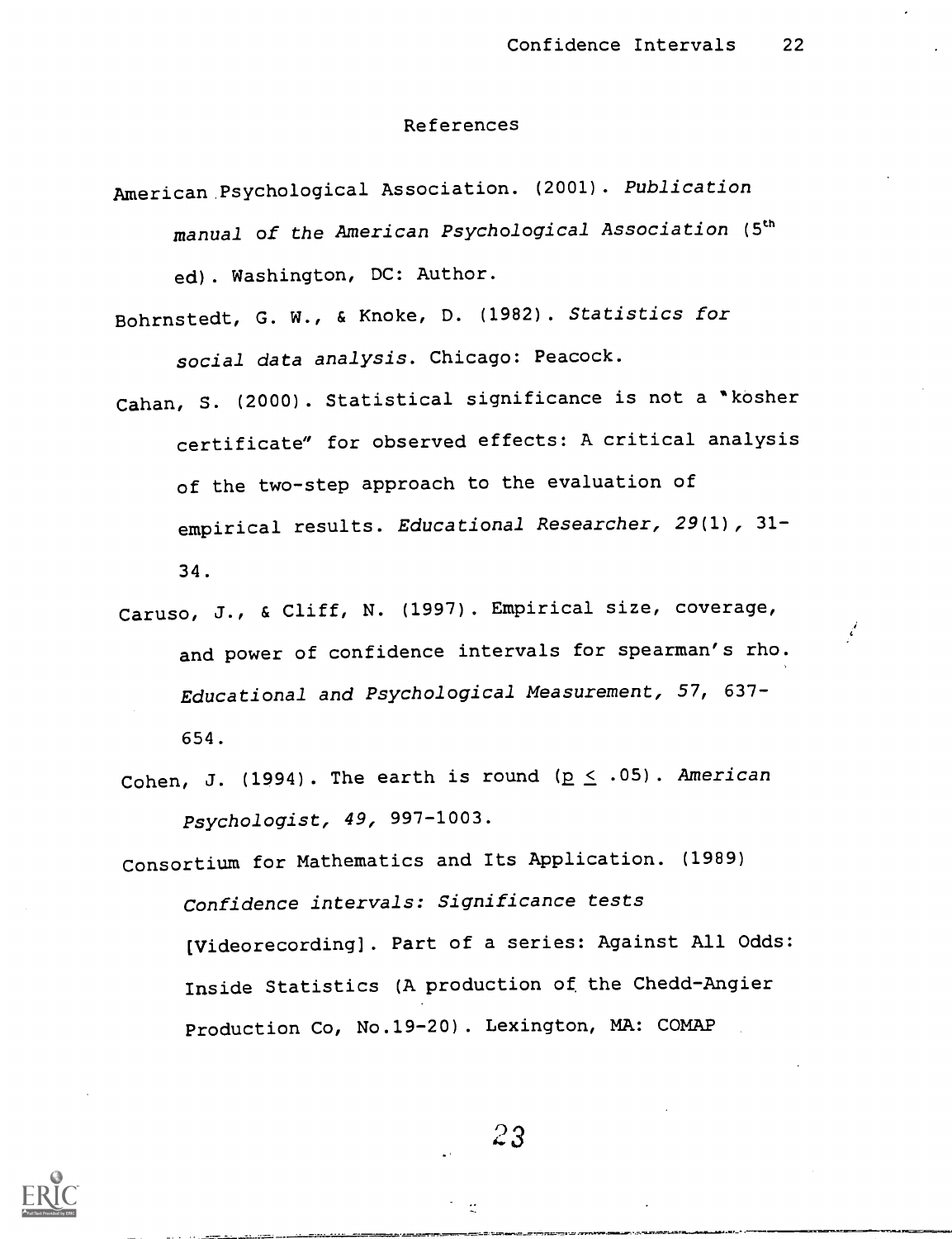Cumming, G., & Finch, S. (2001) . A primer on the understanding, use and calculation of confidence intervals that are based on central and noncentral distributions. Educational and Psychological Measurement, 61, 532-575.

Finch, S., Cumming, G., & Thomason, N. (2001). Reporting of statistical inference in the Journal of Applied Psychology: Little evidence of reform. Educational and Psychological Measurement, 61, 181-210.

Glutting, J., McDermott, P., & Stanley, J. (1987).

- Resolving differences among methods of establishing confidence limits for test scores. Educational and Psychological Measurement, 47, 607-614.
- Hagen, R. L. (1997) . In praise of the null hypothesis statistical test. American Psychologist, 52, 15-24.
- Kennedy, K., & Schumacher, P. (1993). The introduction of bootstrapping techniques for finding confidence intervals using simulation. Journal of Computers in Mathematics and Science Teaching, 12(1), 83-92.
- Kieffer, K. M., Reese, R. J., & Thompson, B. (2001). Statistical techniques employed in AERJ and JCP articles from 1988 to 1997: A methodological review. Journal of Experimental Education, 69, 280-309.

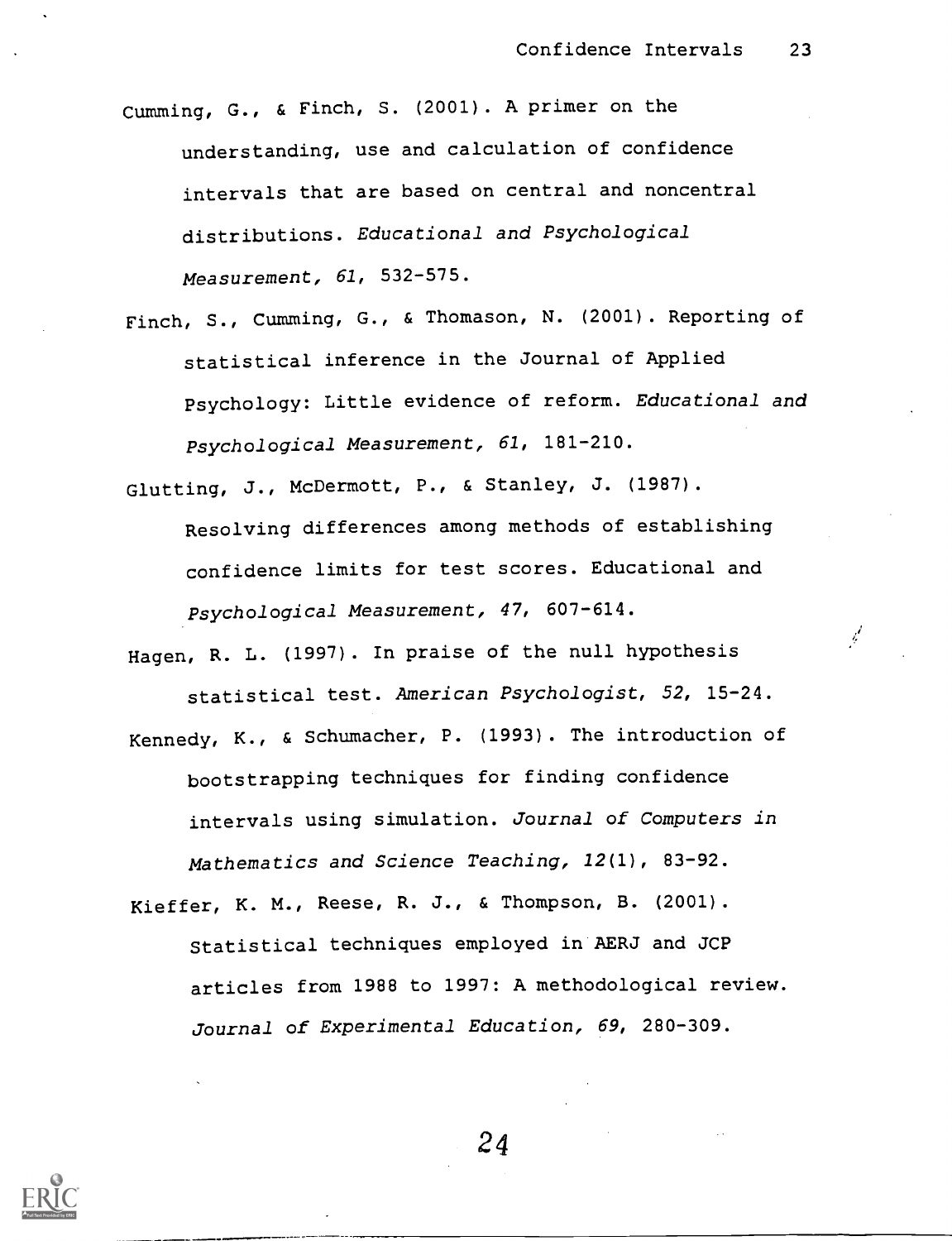- Knapp, T., & Sawilowsky, S. (2001) . Constructive criticisms of methodological and editorial practices. Journal of Experimental Education, 69, 65-79.
- Lambert, Z., Wildt, A., & Durand, R. (1991). Approximating confidence intervals for factor loadings. Multivariate Behavioral Research, 26, 421-434.
- Nelson, N., Rosenthal, R., & Rosnow, R. (1986).

Interpretation of significance levels and effect sizes by psychological researchers. American Psychologist, 41, 1299-1301.

- Oakes, M. (1986). Statistical inference: A commentary for the social and behavioral sciences. New York: Wiley.
- Rosenthal, R., & Gaito, J. (1963). The interpretation of level of significance by psychological researchers. Journal of Psychology, 55, 33-38.
- Sattler, J. (1982). Assessment of children's intelligence and special abilities (2<sup>nd</sup> ed.). Boston: Allyn & Bacon.
- Silver, S., & Clampit, M. (1991). Corrected confidence intervals for quotients on the WISC-R, by level of quotient. Psychology in the Schools, 28, 9-14.
- Schmidt, F. (1996). Statistical significance testing and cumulative knowledge in psychology: Implications for the training of researchers. Psychological Methods, 1, 115-129.

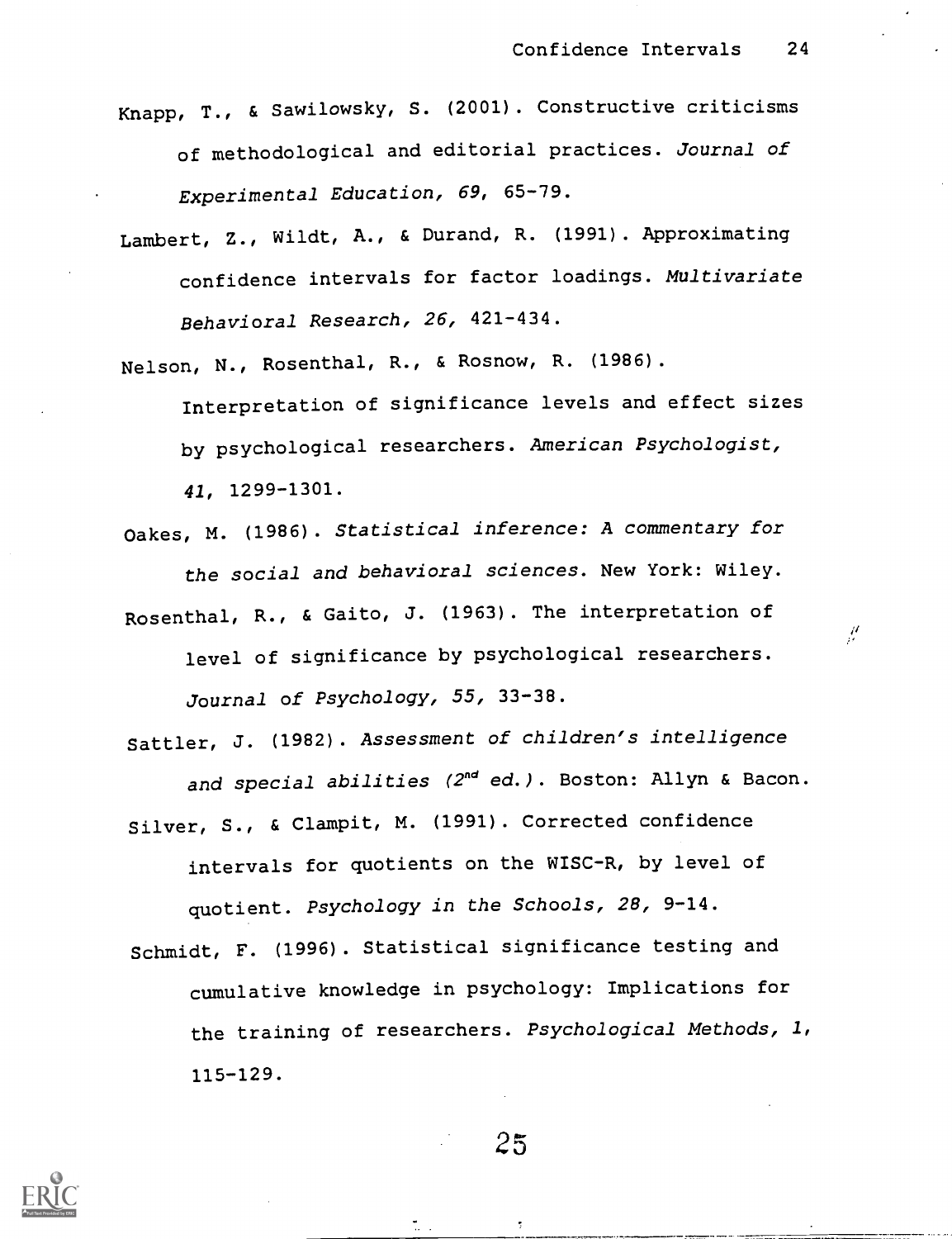Schulte, A., & Borich, G. (1988) . False confidence in intervals: Inaccuracies in reporting confidence intervals. Psychology in the Schools, 25, 405-412.

- Serlin, R. C. (1993). Confidence intervals and the scientific method: A case for Holm on the range. Journal of Experimental Education 61, 350-360.
- Smith, P. (1982). A confidence interval approach for variance component estimates in the context of generalizability theory. Educational and Psychological Measurement, 42, 459-466.
- Smithson, M. (2001). Correct confidence intervals for various regression effect sizes and parameters: The importance of noncentral distributions in computing intervals. Educational and Psychological Measurement, 61, 605-632.

Sullivan, J. (2001) . The utility of statistical significance testing in psychological and educational research: A review of recent literature and proposed alternatives. Research in the Schools, 8, 83-91. Thompson, B. (1996). AERA editorial policies regarding

statistical significance testing: Three suggested reforms. Educational Researcher, 25(2), 26-30.

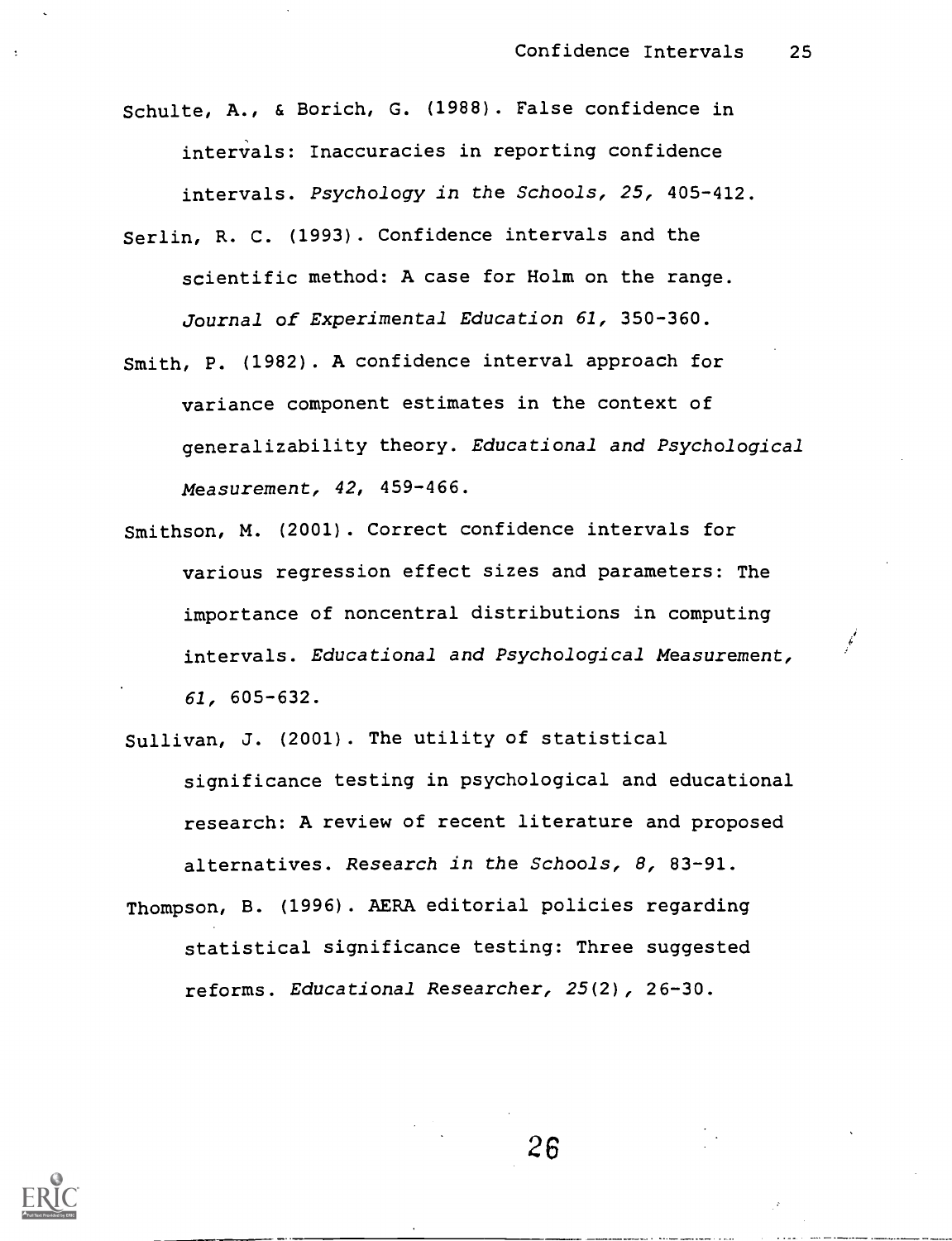- Thompson, B. (1998) . In praise of brilliance: Where that praise really belongs. American Psychologist, 53, 799- 800.
- Thompson, B. (2001) . Significance, effect sizes, stepwise methods, and other issues: Strong arguments move the field. journal of Experimental Education, 69, 80-93. Wilkinson, L., & APA Task Force on Statistical Inference. (1999) . Statistical methods in psychology journals: Guidelines and explanations. American Psychologist, 54,594-604. (reprint available through the APA Home Page: http://www.apa.org/joournals/amp/amp548594.html} Zuckerman, M., Hodgins, H., Zuckerman, A., & Rosenthal, R. (1993). Contemporary issues in the analysis of data: A survey of 551 Psychologists. Psychological Science, 4, 49-53.

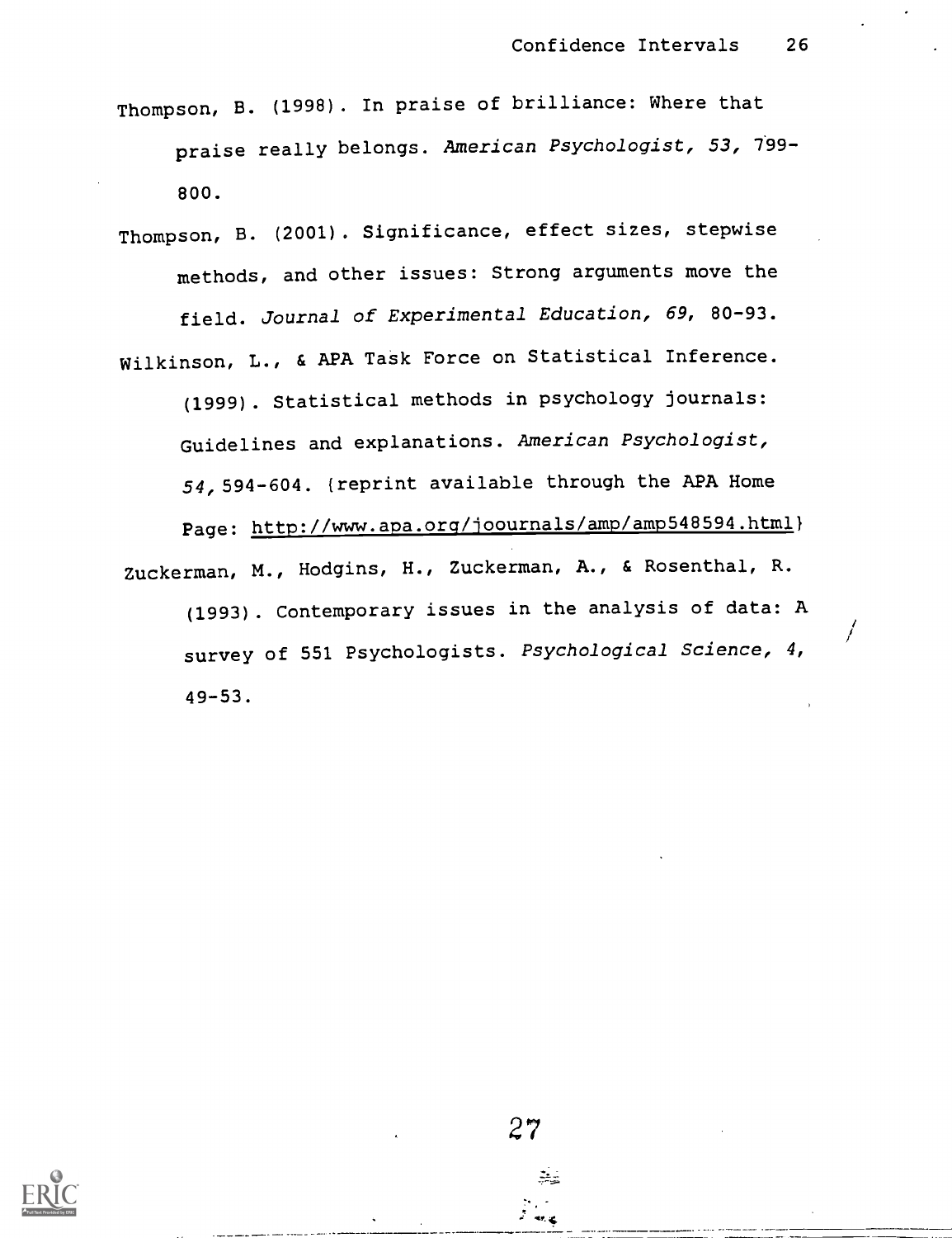

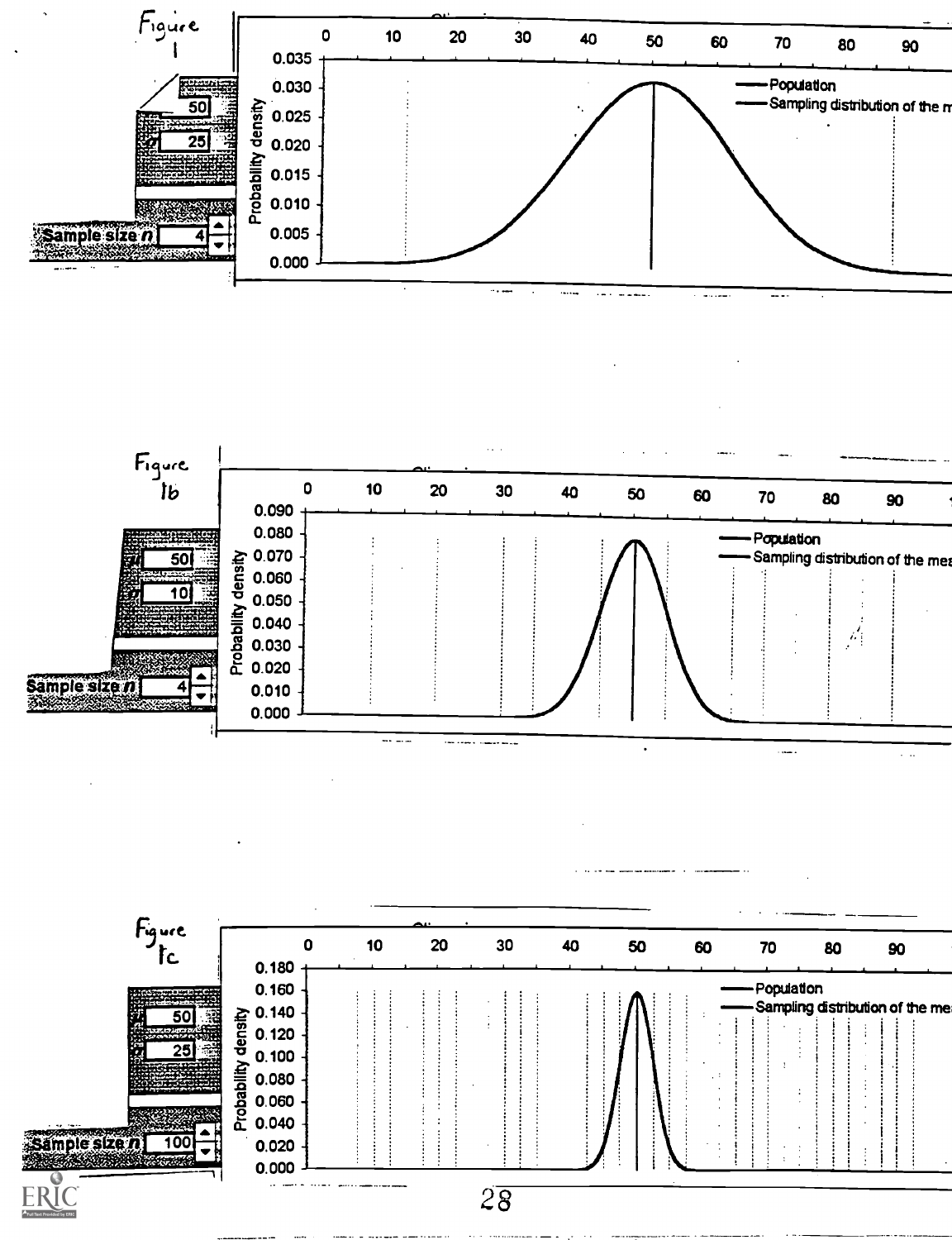

 $29$ 

 $\frac{3}{2}$ 

 $\frac{0}{3}$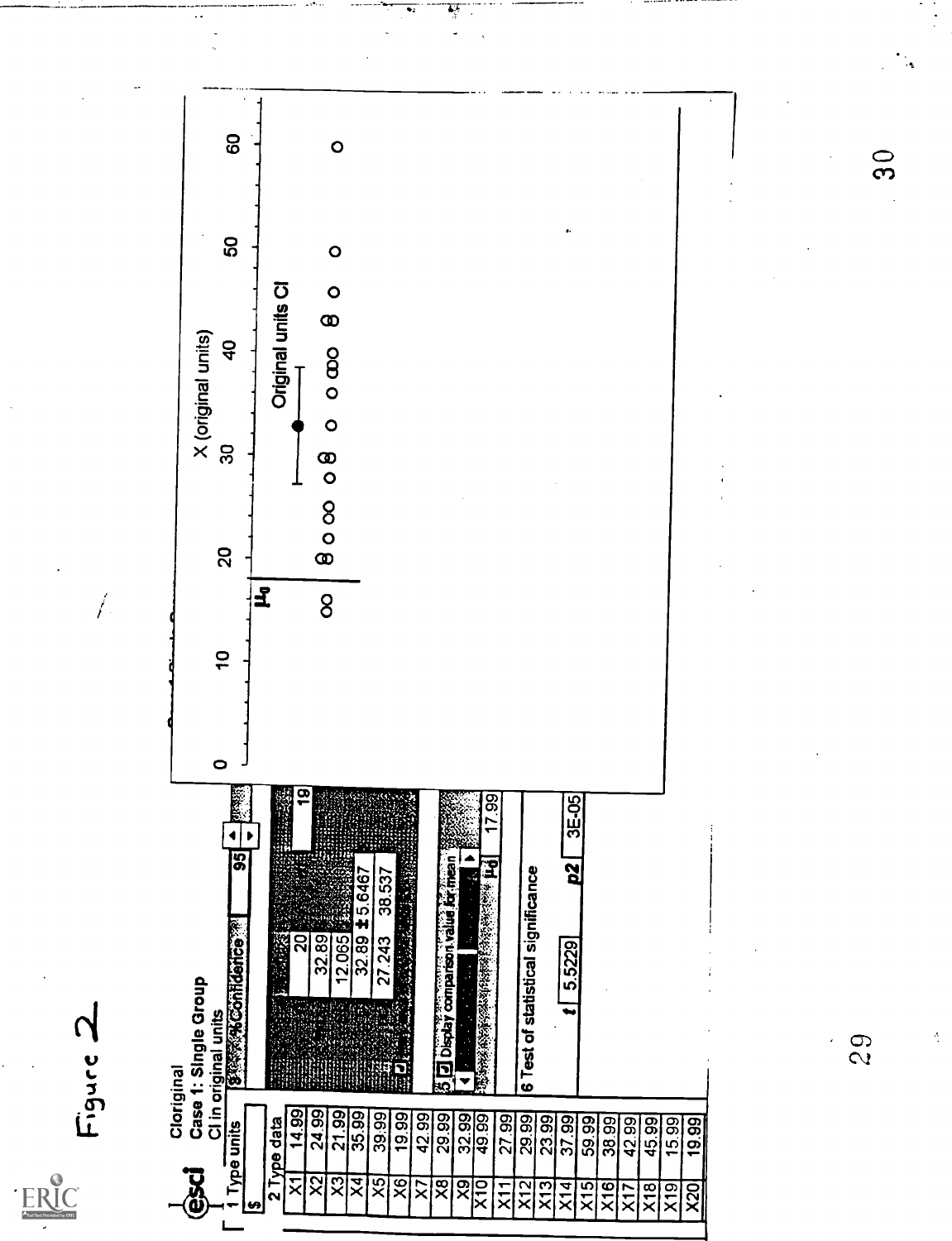

Figure 3

 $\vec{r}$ 



 $32$ 

ć,

 $\mathfrak{L}$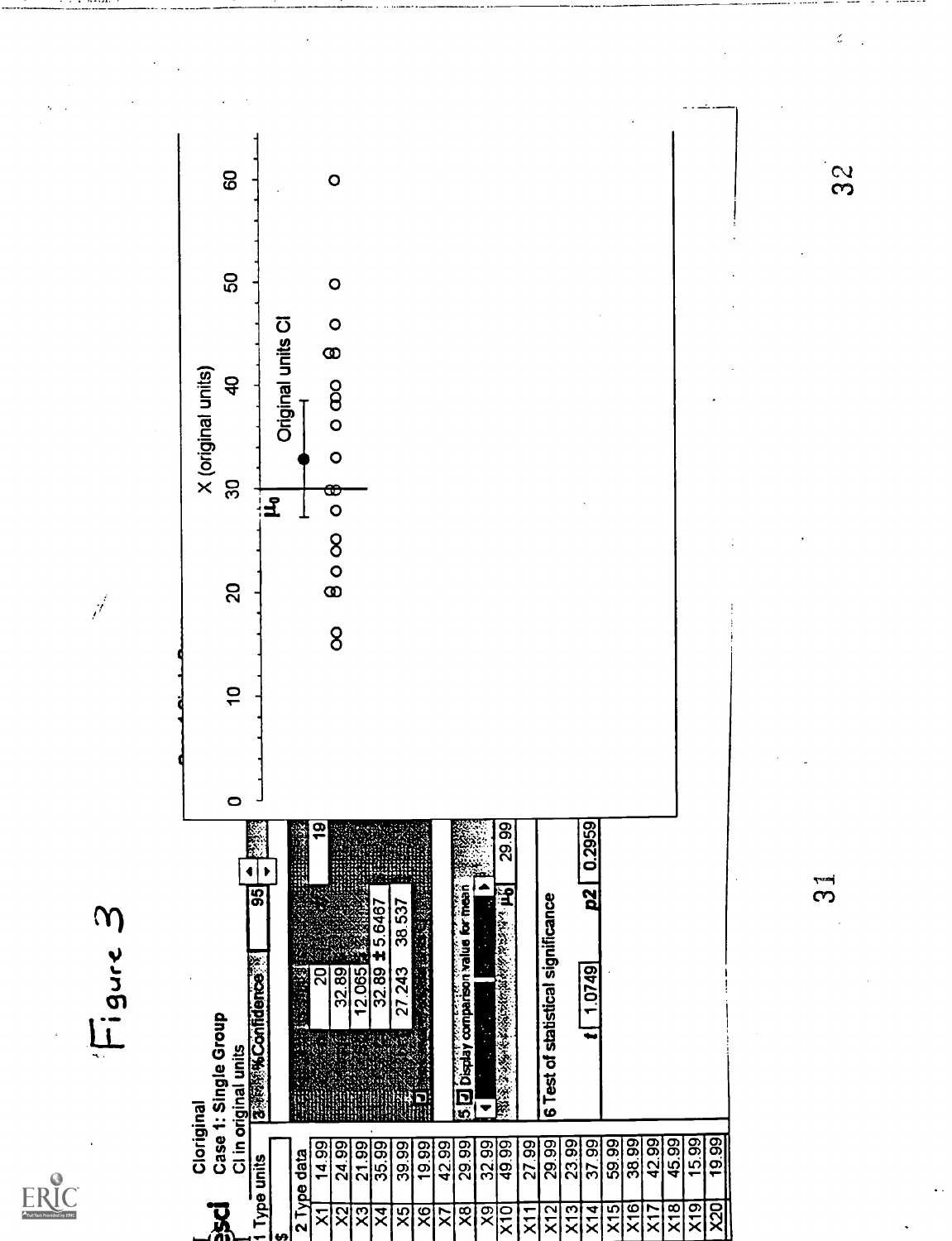

 $\mathbb{R}^3$ 

ι<br>Ω

ွာ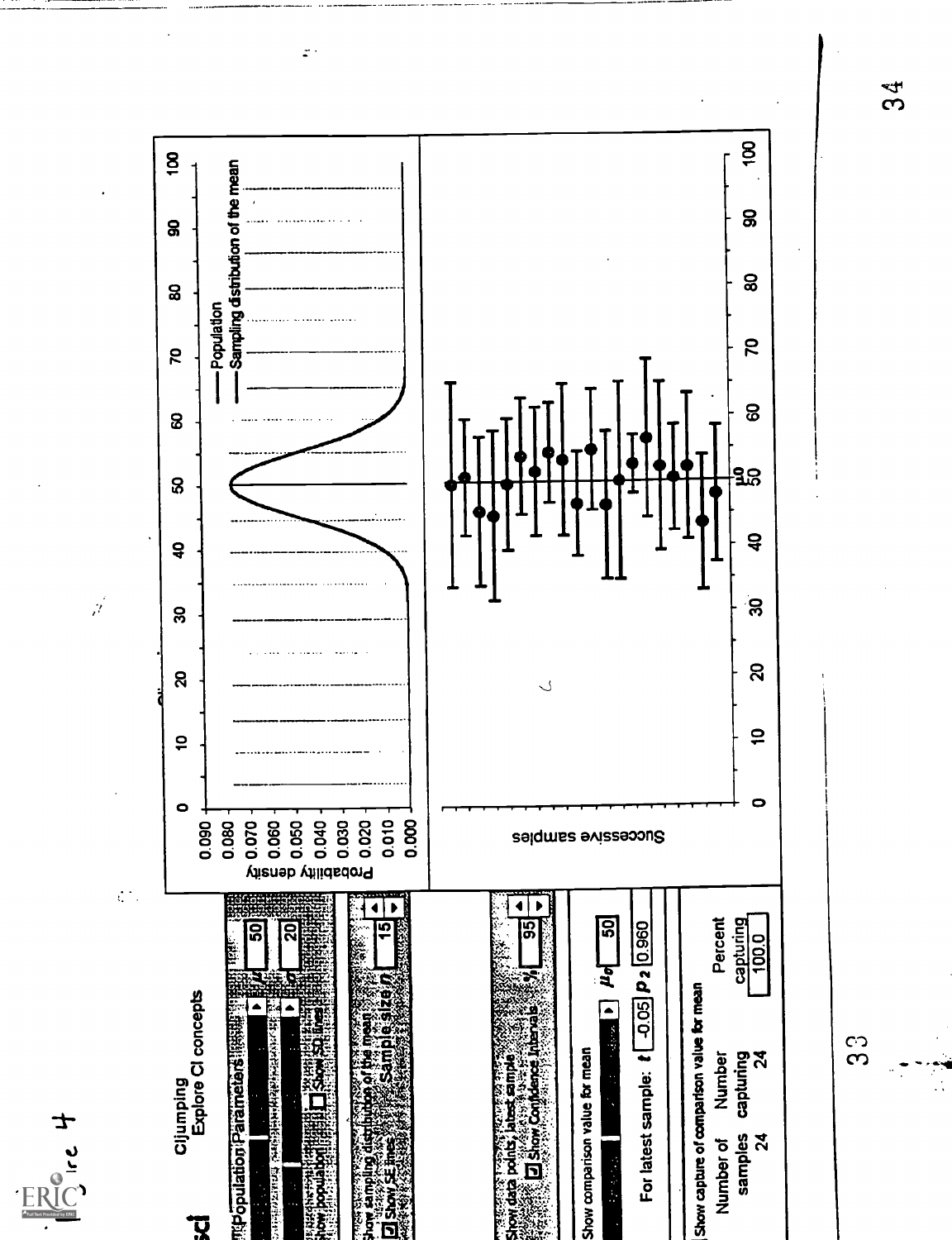

 $G - 19$ ure 5

 $\frac{5}{3}$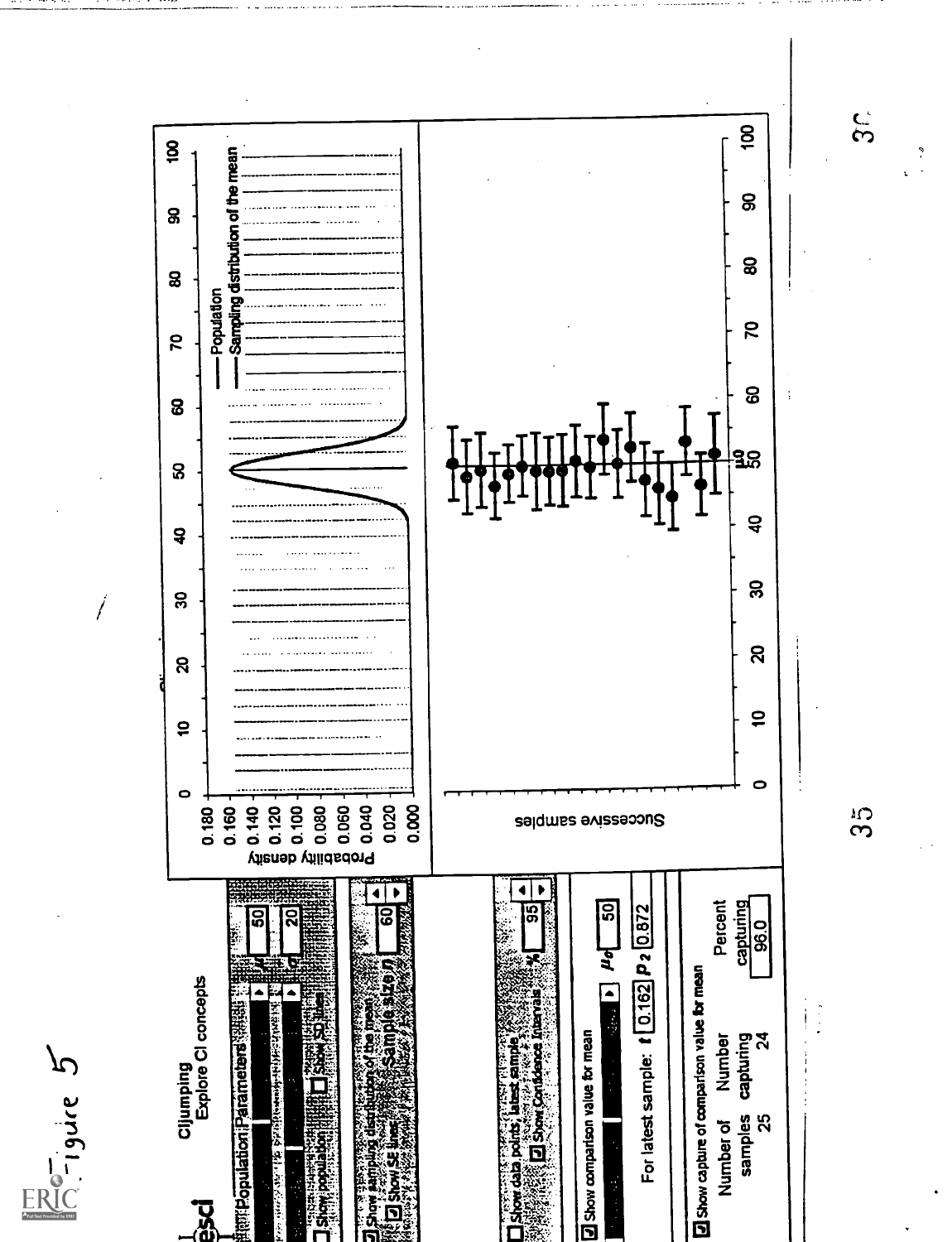

<u>တွ</u>

 $\frac{d}{dt}$ 

 $S<sub>7</sub>$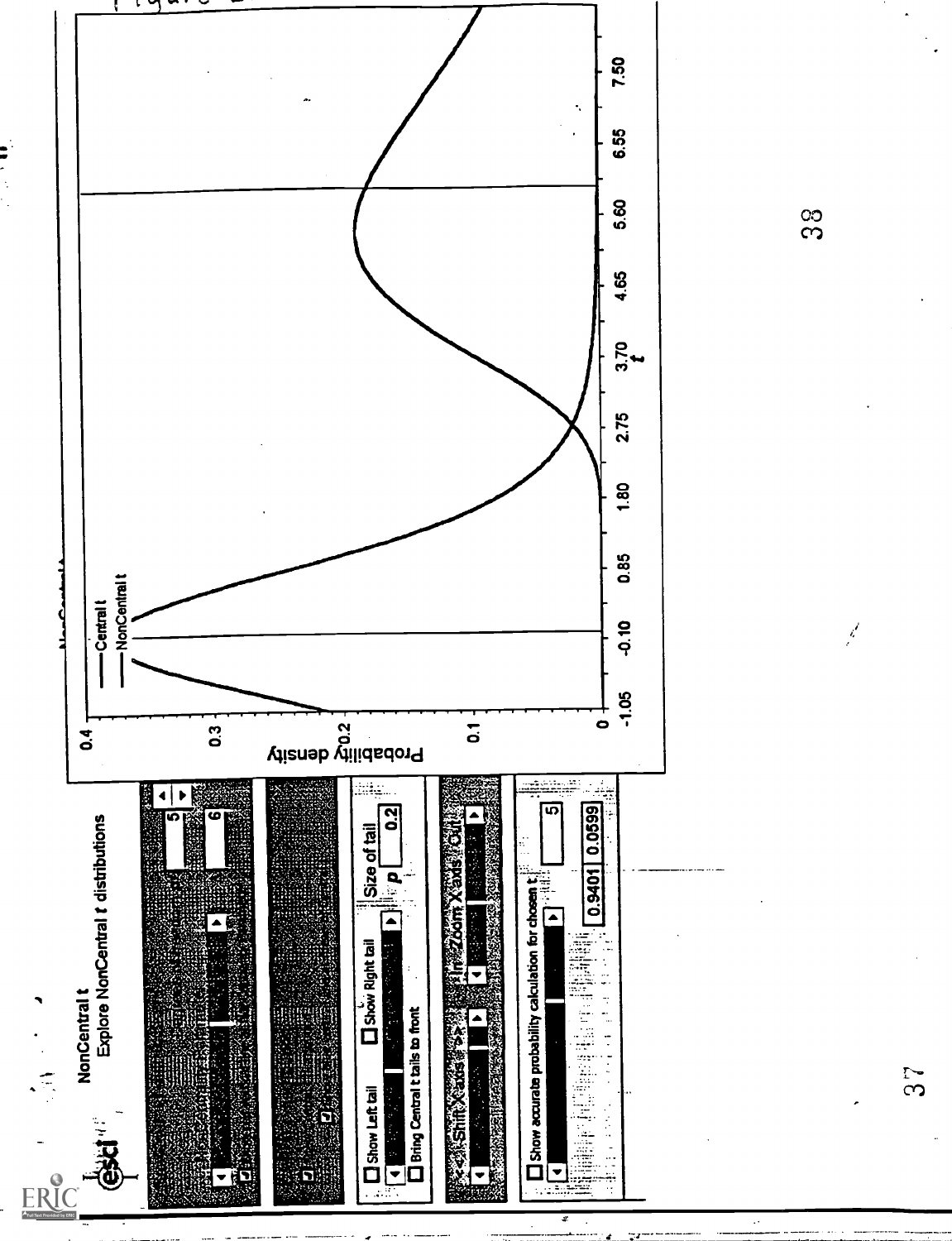

 $\overline{40}$ 

39

 $\frac{d}{dx}$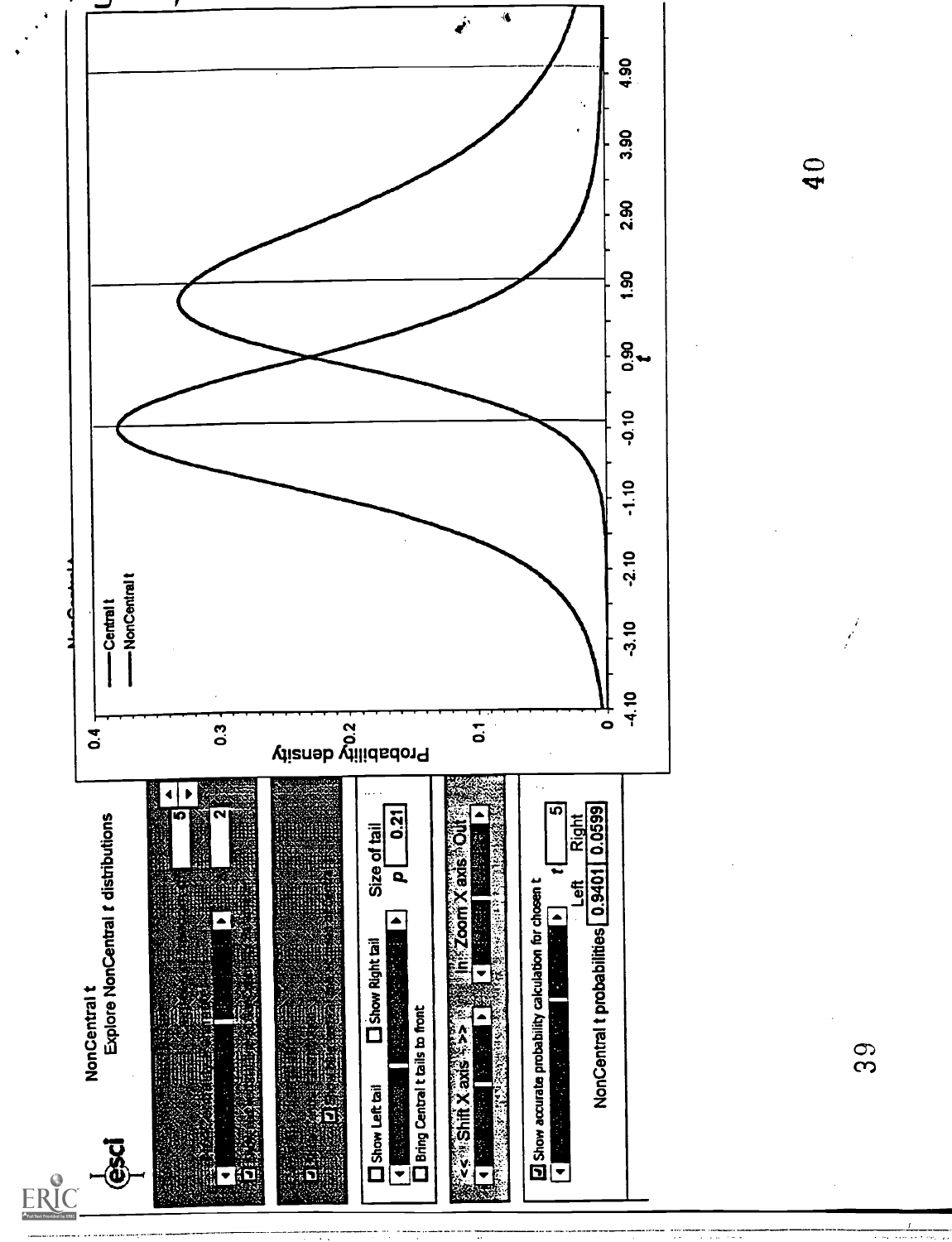

## **U.S. Department of Education**

Office of Educational Research and Improvement (OERI) **National Library of Education (NLE) Educational Resources Information Center (ERIC)** 



**TM033705** 

# **REPRODUCTION RELEASE**

(Specific Document)

| I. DOCUMENI IDENIIFICAIION:                                                        |                          |
|------------------------------------------------------------------------------------|--------------------------|
| Title: $A_n$ Introduction to Confidence Intervals For Both Statistical Estimates + |                          |
| $Effect$ Sizes                                                                     |                          |
| $Author(s)$ : $M$ ary $M$ argaret Capraro                                          |                          |
| Corporate Source:                                                                  | <b>Publication Date:</b> |
|                                                                                    |                          |
|                                                                                    |                          |

## **II. REPRODUCTION RELEASE:**

please

--------------

In order to disseminate as widely as possible timely and significant materials of interest to the educational community, documents announced in the monthly abstract journal of the ERIC system, Resources in Education (RIE), are usually made available to users in microfiche, reproduced paper copy, and electronic media, and sold through the ERIC Document Reproduction Service (EDRS). Credit is given to the source of each document, and, if reproduction release is granted, one of the following notices is affixed to the document.

If permission is granted to reproduce and disseminate the identified document, please CHECK ONE of the following three options and sign at the bottom of the page.



| ັບ<br>.,<br>ussier'<br>am<br>مسملد<br>שווע | ΛИ<br>W<br>∽ح<br>argare<br>1ary                                                     |        |
|--------------------------------------------|-------------------------------------------------------------------------------------|--------|
| Organization/Address:                      | FAX:<br>Telephone.<br>Gu<br>$\overline{\phantom{a}}$<br>$\alpha$ of one of $\alpha$ |        |
|                                            | Date:<br>E-Mail Address:<br>∼<br>∽<br>۰òe,<br><u>Caprocoll</u><br>ጦM<br>◡           |        |
|                                            | tomu edu                                                                            | (over) |